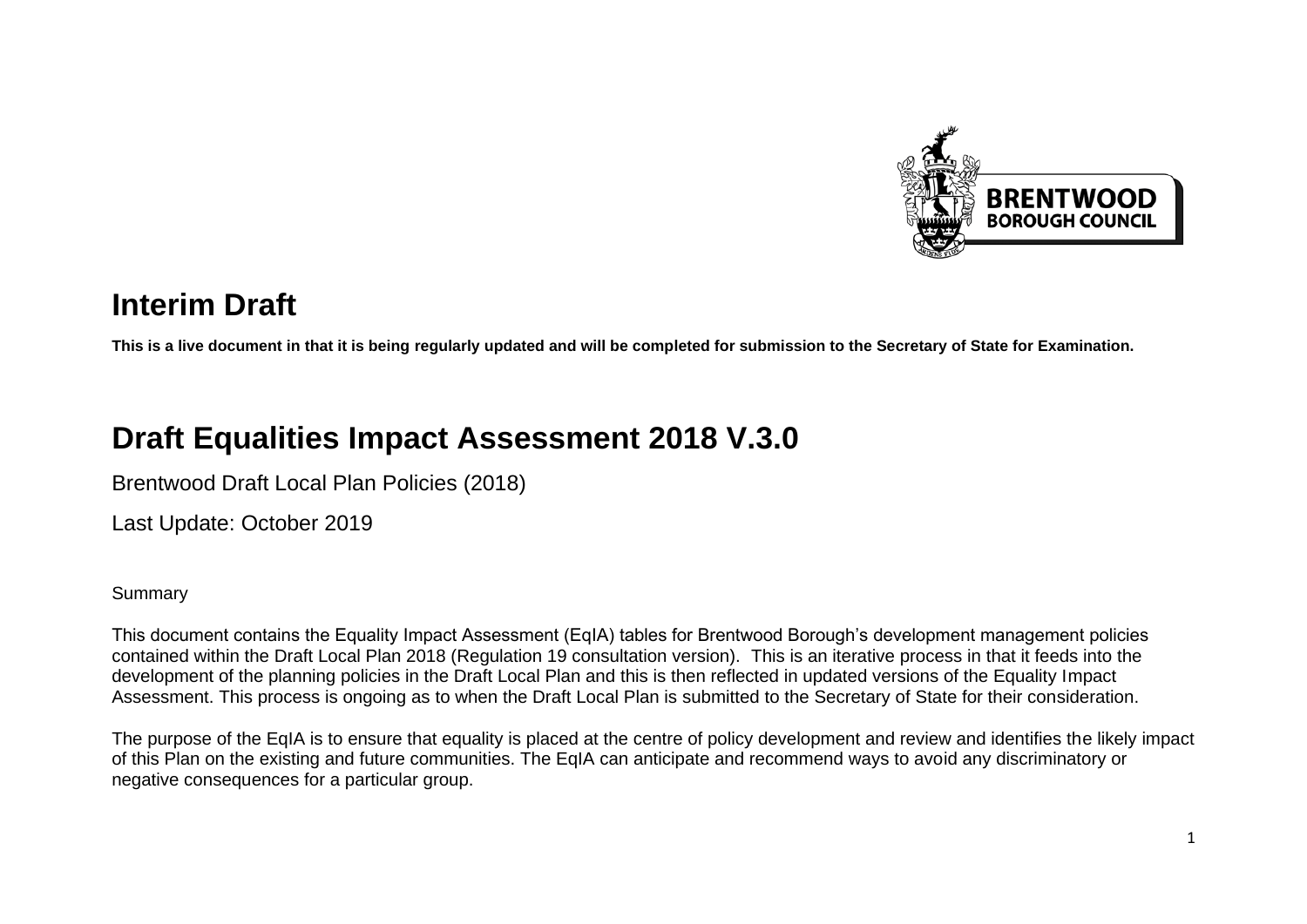The duty to carry out an EqIA of new policy is set out in the Equality Act 2010. The Act protects people from discrimination on the basis of certain characteristics, which are known as protected characteristics. The protected characteristics are:

- Age;
- Disability;
- Ethnicity/Race;
- Gender/Sex;
- Gender reassignment;
- Marriage and Civil Partnership;
- Pregnancy and maternity;
- Religion or beliefs and;
- Sexual orientation.

The Duty requires public bodies to have due regard for the need to eliminate discrimination, advance equality of opportunity, and foster good relations between different people when carrying out their activities and Brentwood Borough has considered the commentary in the EqIA assessment tables for the 2016 Draft Local Plan produced in 2017 in the drafting of policies for the 2018 Draft Local Plan.

A selective review has been carried out in light of the proposed changes from the Addendum of Focussed Changes to the Pre-Submission Local Plan. This impacts only on 5 site policies with a limited change to the *provision of homes* for these sites. The proposed changes are:

- a) Policy R01 (I) (Dunton Hills Garden Village Strategic Allocation): Increase from "*at least 2,700*" to "*at least 2,770 homes* in the plan period";
- b) Policy R18 (Land off Crescent Drive, Shenfield): Reduction from "*around 55*" to "*around 35 homes*";
- c) Policy R19 (Land at Priests Lane, Shenfield): Reduction from "*around 75*" to "around *45 homes*";
- d) Policy R25 (Land north of Woollard Way, Blackmore): Reduction from "*around 40*" to around "*30 homes*"; and
- e) Policy R26 (Land north of Orchard Piece, Blackmore): Reduction from "*around 30*" to "*around 20 homes*".

This has the potential to impact on the smaller housing sites by potentially reducing viability and therefore the viability of affordable homes which in turn may economically impact disproportionately on those identified protected characteristic groups. It could therefore impact on the implementation of Policy HP01: Housing Mix and Policy HP05: Affordable Housing.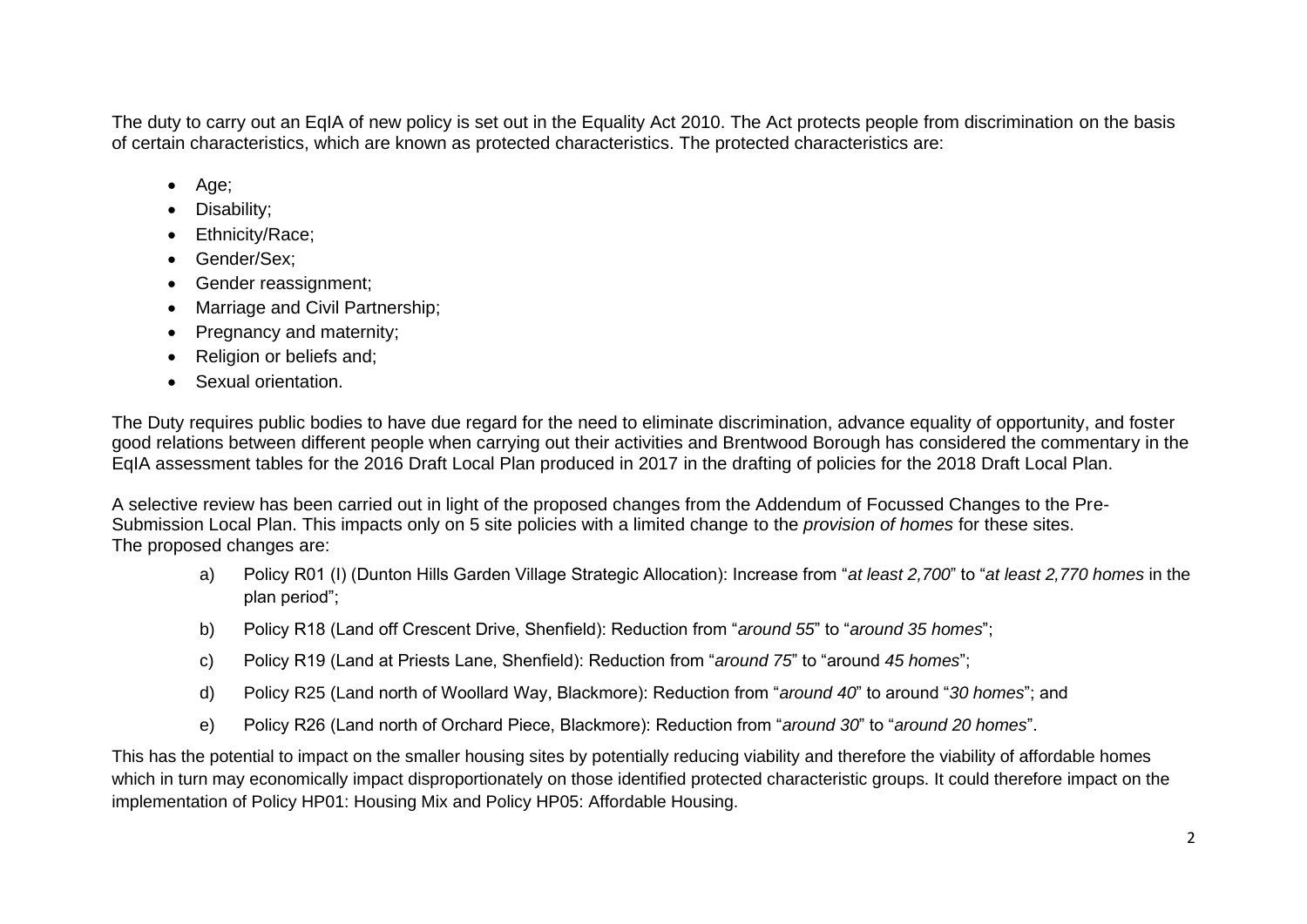The proposed amendments result in sites that are still above the affordable homes threshold. Therefore the impact of the proposed changes in the Addendum of Focussed Changes to the Pre-Submission Local Plan (Oct 2019) is not considered significant.

A further potential impact to these smaller sites is on the implementation of Policy HP01: Housing Mix - Part A (b): On developments of 60 or more (net) dwellings the Council will require a minimum of 5% of affordable new dwellings should be built to meet requirements M4(3) wheelchair accessible … The proposed reduction would therefore reduce the available affordable wheelchair accessible homes in Policy R19 (Land at Priests Lane, Shenfield). It is noted that this equates to two new homes at this location which is not considered significant.

The EqIA will be updated further prior to submission of the Local Plan to the Secretary of State.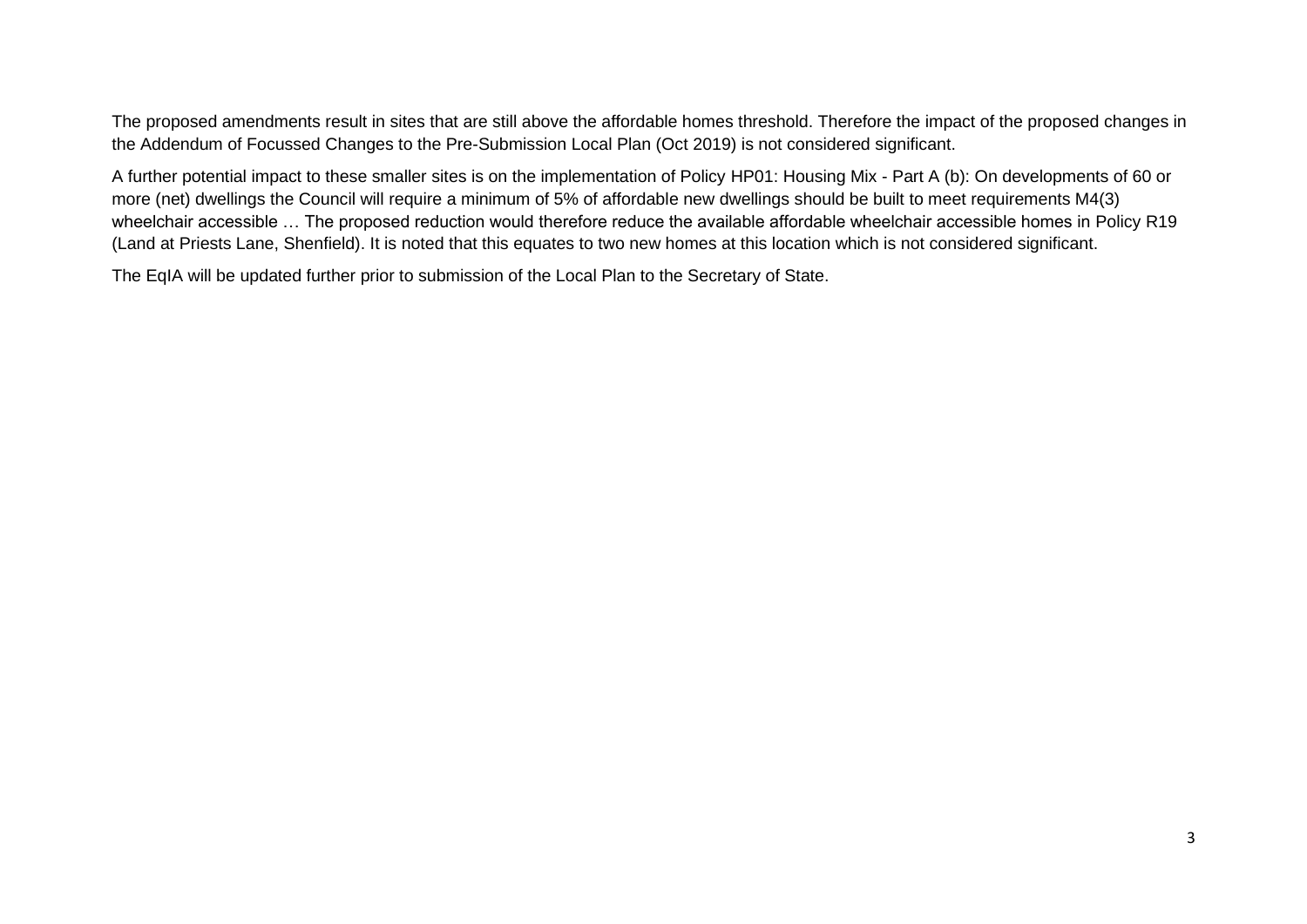#### **Table of Contents:**

- 1. Introduction
	- 1.1 EqIA and the Local Plan
- 2. What is an Equalities Impact Assessment (EqIA)?
	- 2.1 The Purpose of an Equalities Impact Assessment
- 3. Appraisal

#### 3.1 Population Profile

- 3.1.1 Geographic Characteristics of Brentwood
- 3.1.2 Brentwood Population Profile
- 3.2 Assessment of Policies
- 3.3 Roles and Responsibilities
- 4. Findings

Table 1 Coding System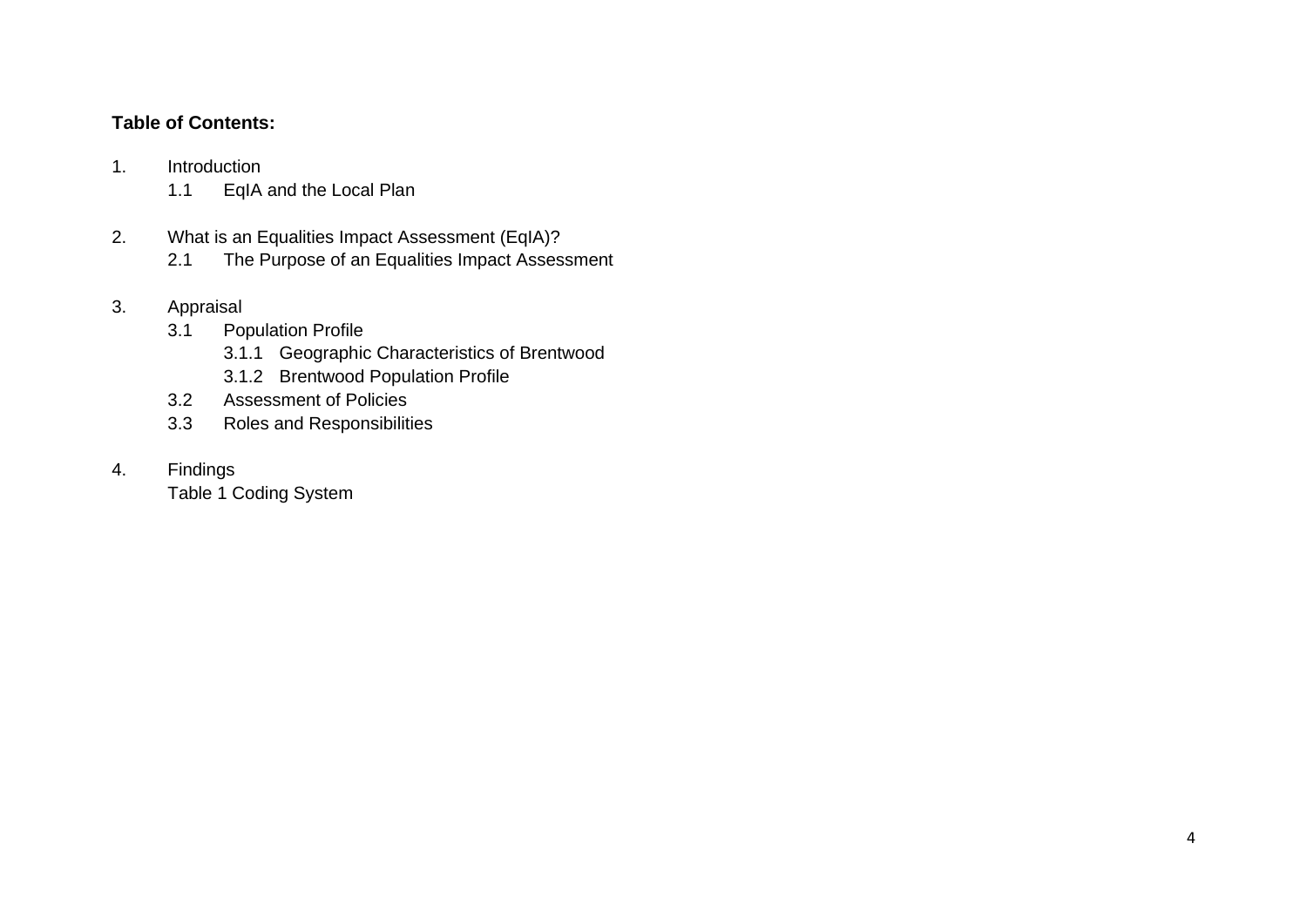#### 1. Introduction

#### 1.1 EqIA and the Local Plan

Once adopted, the Local Plan will replace the adopted Replacement Local Plan (2005) and sets out the spatial strategy for future growth and development for the period 2016-2033. The Local Plan is expected to be adopted in 2019.

The Local Plan will integrate with other policies and strategies of Brentwood Borough Council and other organisations. The Local Plan aims to address priorities set out in the Council's Corporate Plan - 'A Vision for Brentwood', under the themes: Environment and Housing Management; Community and Health; Economic Development; Planning & Licensing; and Transformation. The Local Plan will be one of the ways in which the aims and objectives of the Corporate Plan are achieved.

Supporting the delivery of this vision are a series of strategic objectives and spatial development principles outlining how growth and change is to be managed across the borough through the Plan period. The Spatial Strategy described in the Local Plan (Chapter 3) provides the framework for managing change and shaping how the area develops in future.

Principally, the spatial strategy sets out the level and location of development and growth and the key areas of change up to 2033, highlights the borough's built and natural assets to be safeguarded and enhanced.

The Local Plan is subject to Sustainability Appraisal/Strategic Environmental Assessment and Habitats Regulation Assessment to assess its environmental, social and economic performance at each stage of plan making. It has also been informed and shaped by a number of public and stakeholder consultations. This and all future consultations are carried out in accordance with the Council's SCI.

The Council's Authority Monitoring Report will continue to measure progress with preparing and implementing the Local Plan, with reports will also be presented, when appropriate, to Council Committees.

The Local Plan seeks to promote social inclusion and ensure that all people (including vulnerable groups) have access to the services and opportunities that they may need such as housing, employment, public transport and community facilities (e.g. education, health and local shopping). This will work towards meeting the public sector equality duty as the needs of these individuals are being incorporated into the Local Plan.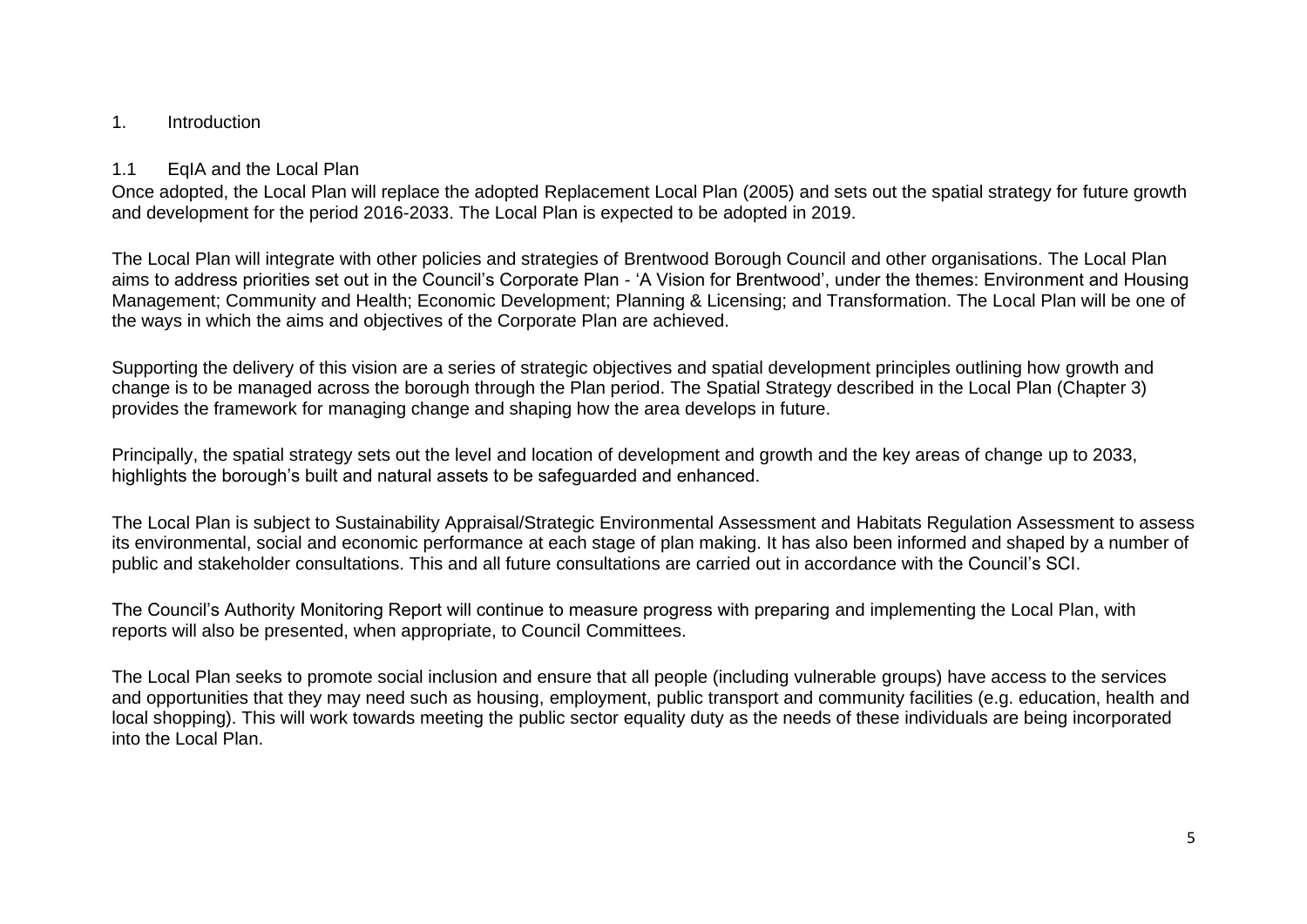#### 2. What is an Equalities Impact Assessment (EqIA)?

This document is the Equality Impact Assessment (EqIA) for the Brentwood Borough Draft Local Plan Regulation 19 consultation version of the Local Plan. The purpose of the EqIA is to ensure that equality is placed at the centre of policy development and review and identifies the likely impact of this Plan on the borough's community. The EqIA can anticipate and recommend ways to avoid any discriminatory or negative consequences for a particular group.

The duty to carry out an EqIA of new policy is set out in the Equality Act 2010. The Act protects people from discrimination on the basis of certain characteristics, which are known as protected characteristics. The protected characteristics are:

- Age
- Disability
- Ethnicity/Race
- Gender/Sex
- Gender reassignment
- Marriage and Civil Partnership
- Pregnancy and maternity
- Religion or beliefs and;
- Sexual orientation

The duty requires public bodies to have due regard for the need to eliminate discrimination, advance equality of opportunity, and foster good relations between different people when carrying out their activities.

The EqIA has been prepared following an iterative process. This involved identifying the likely impacts arising from each draft policy and then considering these impacts as positive, negative or neutral in light of the thrust of the relevant policy. This was set against known facts, information and evidence gathered from the Council's robust evidence base which underpins the Local Plan and which relates specifically to the protected characteristics listed in the Equality Act 2010. Recommendations on ways by which the negative impacts could be removed or mitigated and the positive impacts strengthened were then sought. The draft policies affected are then reconsidered and re-examined again in the same iterative process until they emerge with no known negative impacts and became more acceptable.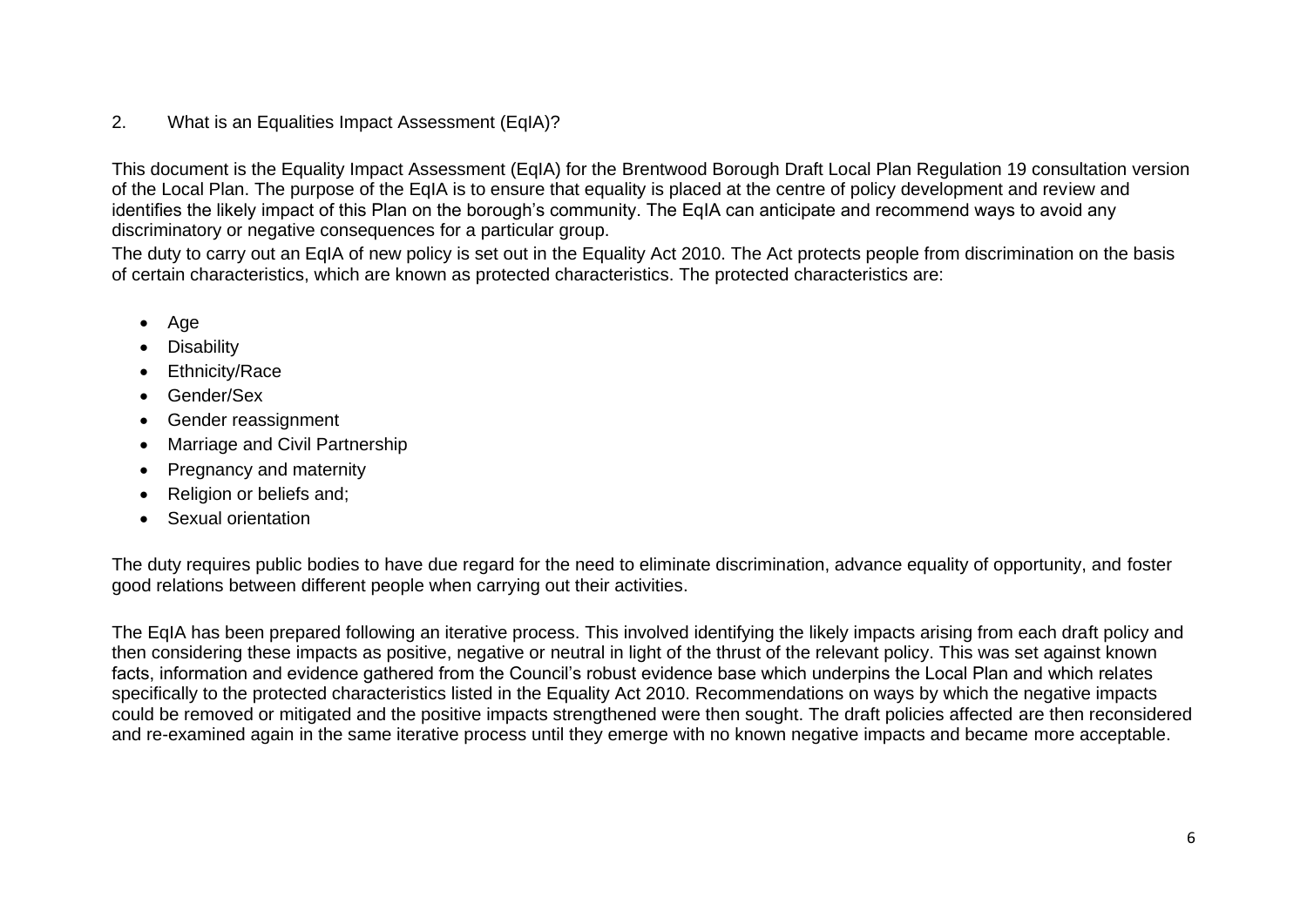- 3. Appraisal
- 3.1 Population Profile

Refer to Borough Profile document

- 3.1.1 Geographic Characteristics of Brentwood To be added
- 3.1.2 Brentwood Population Profile To be added

#### 3.2 Assessment of Policies

Descriptive text to be added in full (refer to Table of Policy Assessment (Appendix 1).

3.3 Roles and Responsibilities To be added

4. Findings To be added

Table 1: Coding System

| <b>Description</b>                                                                                   | Symbol |
|------------------------------------------------------------------------------------------------------|--------|
| Those policies that make a significant positive impact to the identified protected<br>characteristic | $(++)$ |
| Those policies that make a positive impact to the identified protected characteristic                | (+)    |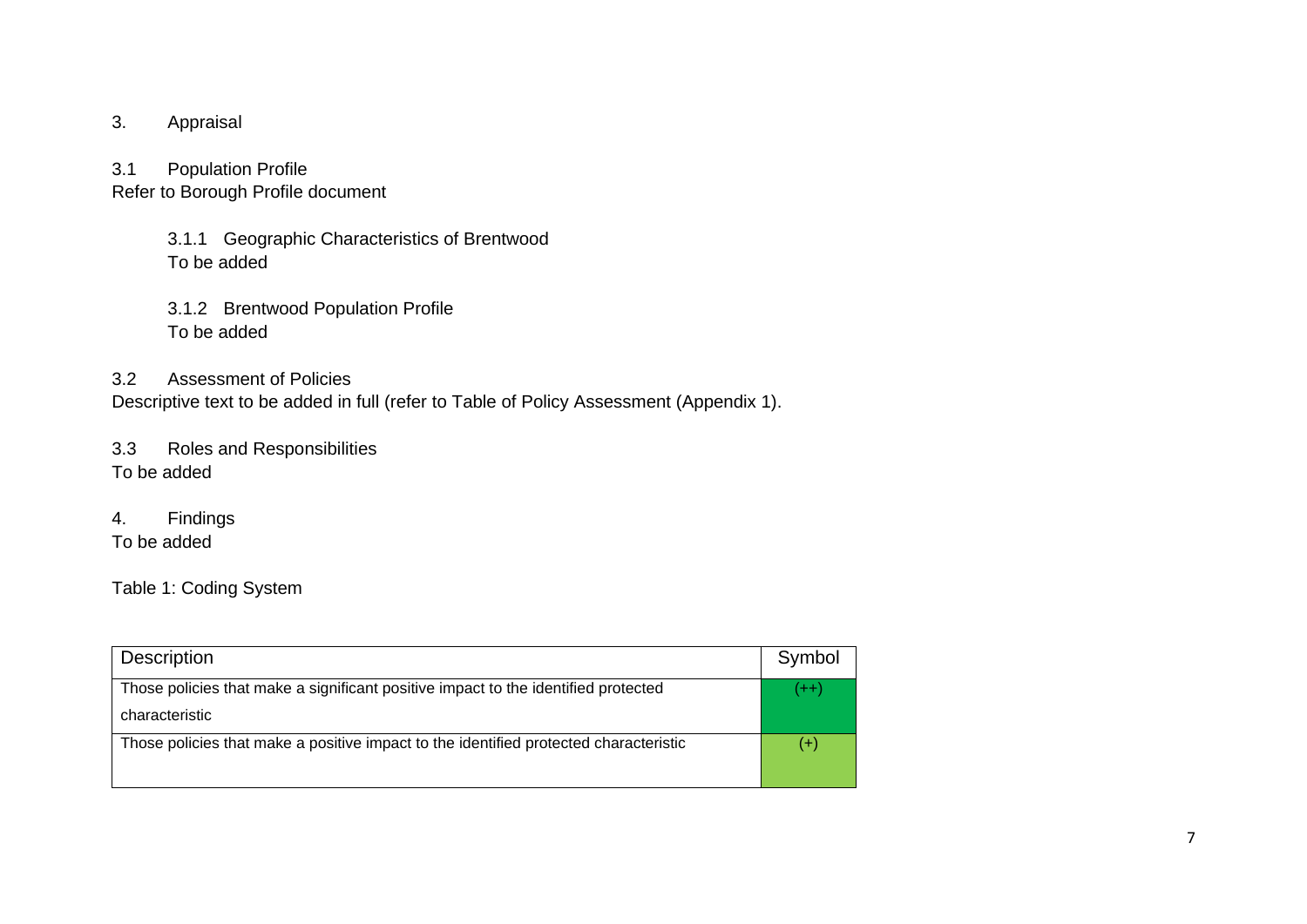| Those policies which do not have a positive or negative impact to the identified protected   | (N)    |
|----------------------------------------------------------------------------------------------|--------|
| characteristic                                                                               |        |
| Those policies which have a minor negative impact to the identified protected characteristic | $(-)$  |
| Those policies which have significant negative impact to the identified protected            | $(--)$ |
| characteristic                                                                               |        |

- 5. Recommendations
- 5.1 Positive implications of the EqIA findings
- 5.2 Negative implications of the EqIA findings
- 5.3 Neutral/No impact findings

To be added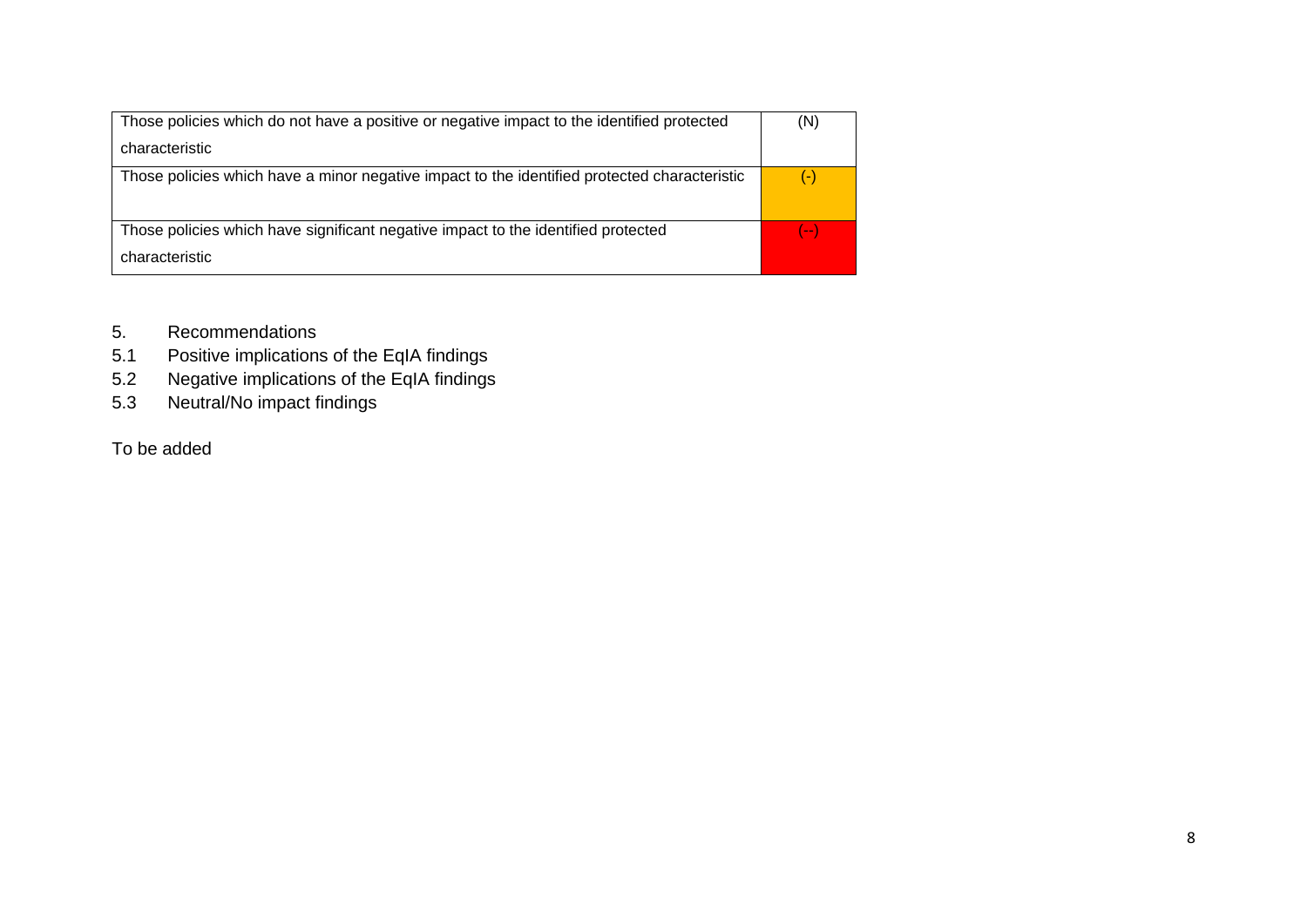### Appendices

## Appendix 1. Table of Policy Assessment

### **Appendix 1. Table of Policy Assessment**

| <b>Policy Title</b>    | Age;   | Disability; | Ethnicity /<br>Race; | Gender /<br>Sex; | Gender<br>reassign-<br>ment; | <b>Marriage &amp;</b><br>Civil<br>Partnership | Pregnancy<br>& maternity; | <b>Religion or</b><br>beliefs | <b>Sexual</b><br>orientation | <b>Commentary</b> |
|------------------------|--------|-------------|----------------------|------------------|------------------------------|-----------------------------------------------|---------------------------|-------------------------------|------------------------------|-------------------|
| Strategic              |        |             |                      |                  |                              |                                               |                           |                               |                              |                   |
| Objectives             |        |             |                      |                  |                              |                                               |                           |                               |                              |                   |
|                        |        |             |                      |                  |                              |                                               |                           |                               |                              |                   |
| <b>STRATEGIC</b>       | $(++)$ | $(++)$      | $(++)$               | $(++)$           | $(++)$                       | $(++)$                                        | $(++)$                    | $(++)$                        | $(++)$                       |                   |
| <b>OBJECTIVE S01:</b>  |        |             |                      |                  |                              |                                               |                           |                               |                              |                   |
| Managing               |        |             |                      |                  |                              |                                               |                           |                               |                              |                   |
| Growth                 |        |             |                      |                  |                              |                                               |                           |                               |                              |                   |
| Sustainably            |        |             |                      |                  |                              |                                               |                           |                               |                              |                   |
| <b>STRATEGIC</b>       | $(++)$ | $(++)$      | $(++)$               | $(++)$           | $(++)$                       | $(++)$                                        | $(++)$                    | $(++)$                        | $(++)$                       |                   |
| <b>OBJECTIVE S02:</b>  |        |             |                      |                  |                              |                                               |                           |                               |                              |                   |
| Delivery a             |        |             |                      |                  |                              |                                               |                           |                               |                              |                   |
| Healthy and            |        |             |                      |                  |                              |                                               |                           |                               |                              |                   |
| <b>Resilient Built</b> |        |             |                      |                  |                              |                                               |                           |                               |                              |                   |
| Environment            |        |             |                      |                  |                              |                                               |                           |                               |                              |                   |
| <b>STRATEGIC</b>       | $(++)$ | $(++)$      | $(++)$               | $(++)$           | $(++)$                       | $(++)$                                        | $(++)$                    | $(++)$                        | $(++)$                       |                   |
| <b>OBJECTIVE S03:</b>  |        |             |                      |                  |                              |                                               |                           |                               |                              |                   |
| Deliver                |        |             |                      |                  |                              |                                               |                           |                               |                              |                   |
| Sustainable            |        |             |                      |                  |                              |                                               |                           |                               |                              |                   |
| Communities            |        |             |                      |                  |                              |                                               |                           |                               |                              |                   |
| with Diverse           |        |             |                      |                  |                              |                                               |                           |                               |                              |                   |
| Economic &             |        |             |                      |                  |                              |                                               |                           |                               |                              |                   |
| Social-cultural        |        |             |                      |                  |                              |                                               |                           |                               |                              |                   |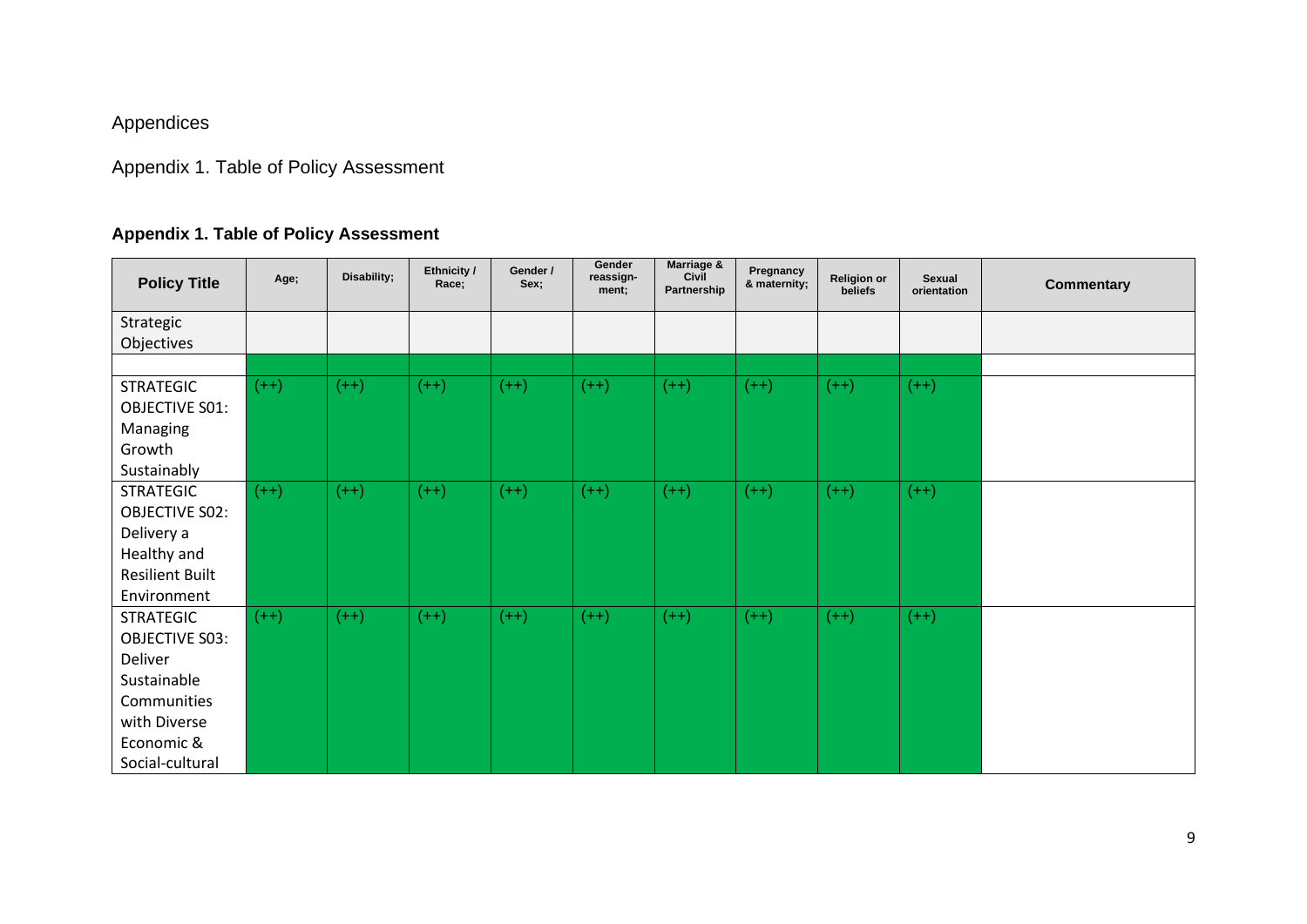| <b>Policy Title</b>                                                                                                                      | Age;   | Disability; | Ethnicity /<br>Race; | Gender /<br>Sex: | Gender<br>reassign-<br>ment; | Marriage &<br>Civil<br>Partnership | Pregnancy<br>& maternity; | <b>Religion or</b><br>beliefs | <b>Sexual</b><br>orientation | <b>Commentary</b>                                                                                                                                                             |
|------------------------------------------------------------------------------------------------------------------------------------------|--------|-------------|----------------------|------------------|------------------------------|------------------------------------|---------------------------|-------------------------------|------------------------------|-------------------------------------------------------------------------------------------------------------------------------------------------------------------------------|
| Opportunities<br>for All                                                                                                                 |        |             |                      |                  |                              |                                    |                           |                               |                              |                                                                                                                                                                               |
| <b>STRATEGIC</b><br><b>OBJECTIVE S04:</b><br>Deliver<br>Beautiful,<br>Biodiverse,<br>Clean and a<br>Functional<br>Natural<br>Environment | $(++)$ | $(++)$      | $(++)$               | $(++)$           | $(++)$                       | $(++)$                             | $(++)$                    | $(++)$                        | $(++)$                       |                                                                                                                                                                               |
| <b>STRATEGIC</b><br>POLICY SP01:<br>Sustainable<br>Development                                                                           | $(++)$ | $(++)$      | $(++)$               | $(++)$           | $(++)$                       | $(++)$                             | $(++)$                    | $(++)$                        | $(++)$                       | Positive approach to reflect<br>presumption of sustainable<br>development for new homes<br>and employment.                                                                    |
| <b>STRATEGIC</b><br>POLICY SP02:<br>Managing<br>Growth                                                                                   | $(++)$ | $(++)$      | $(++)$               | $(++)$           | $(++)$                       | $(++)$                             | $(++)$                    | $(++)$                        | $(++)$                       | Aiming to fulfil requirement for<br>growth for new homes, in line<br>with Government requirements,<br>increasing number and variety<br>of accommodation available for<br>all. |
| <b>STRATEGIC</b><br>POLICY SP03:<br><b>Health Impact</b><br>Assessments<br>(HIAs)                                                        | $(++)$ | $(++)$      | $(++)$               | $(++)$           | $(++)$                       | $(++)$                             | $(++)$                    | $(++)$                        | $(++)$                       | Promoting healthier and<br>inclusive environments for all.                                                                                                                    |
| <b>STRATEGIC</b><br>POLICY SP04:<br>Developer<br>Contributions                                                                           | $(++)$ | $(++)$      | $(++)$               | $(++)$           | $(++)$                       | $(++)$                             | $(++)$                    | $(++)$                        | $(++)$                       | Financial contributions to meet<br>new infrastructure requirements                                                                                                            |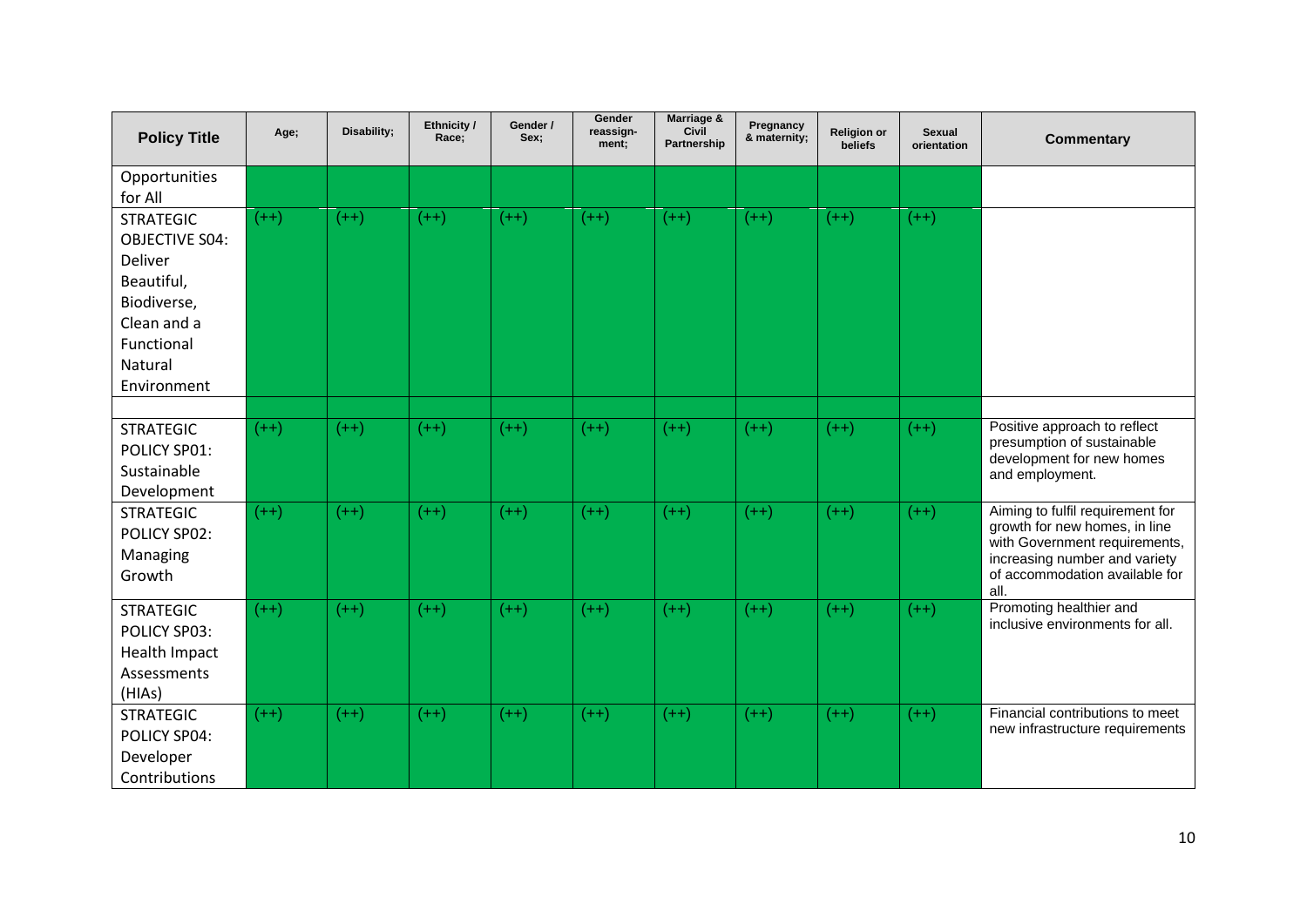| <b>Policy Title</b>                                                                               | Age;   | Disability; | Ethnicity /<br>Race; | Gender /<br>Sex: | Gender<br>reassign-<br>ment; | Marriage &<br>Civil<br>Partnership | Pregnancy<br>& maternity; | <b>Religion or</b><br><b>beliefs</b> | <b>Sexual</b><br>orientation | <b>Commentary</b>                                                                                                                                                                       |
|---------------------------------------------------------------------------------------------------|--------|-------------|----------------------|------------------|------------------------------|------------------------------------|---------------------------|--------------------------------------|------------------------------|-----------------------------------------------------------------------------------------------------------------------------------------------------------------------------------------|
| <b>STRATEGIC</b><br>POLICY SP05:<br>Construction<br>Management                                    | $(+)$  | $(+)$       | (N)                  | (N)              | (N)                          | (N)                                | (N)                       | (N)                                  | (N)                          | Considerate construction,<br>minimising impact on<br>existing residents and<br>business                                                                                                 |
| <b>STRATEGIC</b><br><b>POLICY SP06:</b><br>Effective<br>Delivery of<br>Development                | $(++)$ | $(++)$      | $(++)$               | $(++)$           | $(++)$                       | $(++)$                             | $(++)$                    | $(++)$                               | $(++)$                       | More new homes, in line<br>with Government<br>requirements, increasing<br>number and variety of<br>accommodation available<br>for all from constructive<br>masterplanning.              |
| 05. Resilient<br><b>Built</b><br>Environment                                                      |        |             |                      |                  |                              |                                    |                           |                                      |                              |                                                                                                                                                                                         |
| POLICYBE01:<br><b>Future Proofing</b>                                                             | $(++)$ | $(+)$       | $(+)$                | $(+)$            | $(+)$                        | $(+)$                              | $(+)$                     | $(+)$                                | $(+)$                        | Considering future changes<br>and beyond immediate time<br>horizons. Minimising shock and<br>impact of stresses of future<br>events. Particular positive<br>impact on the young.        |
| <b>POLICY BE02:</b><br>Sustainable<br>Construction<br>and Resource<br>Efficiency                  | $(++)$ | $(+)$       | $(+)$                | $(+)$            | $(+)$                        | $(+)$                              | $(+)$                     | $(+)$                                | $(+)$                        | Particular positive impact on<br>the young of more sustainable<br>resource use to consider future<br>generational impact.                                                               |
| <b>POLICY BE03:</b><br>Carbon<br>Reduction,<br>Renewable<br>Energy and<br><b>Water Efficiency</b> | $(++)$ | $(+)$       | $(+)$                | $(+)$            | $(+)$                        | $(+)$                              | $(+)$                     | $(+)$                                | $(+)$                        | Positive resource use and<br>home efficiency for all with<br>particular positive impact on the<br>young of more sustainable<br>resource uses to consider<br>future generational impact. |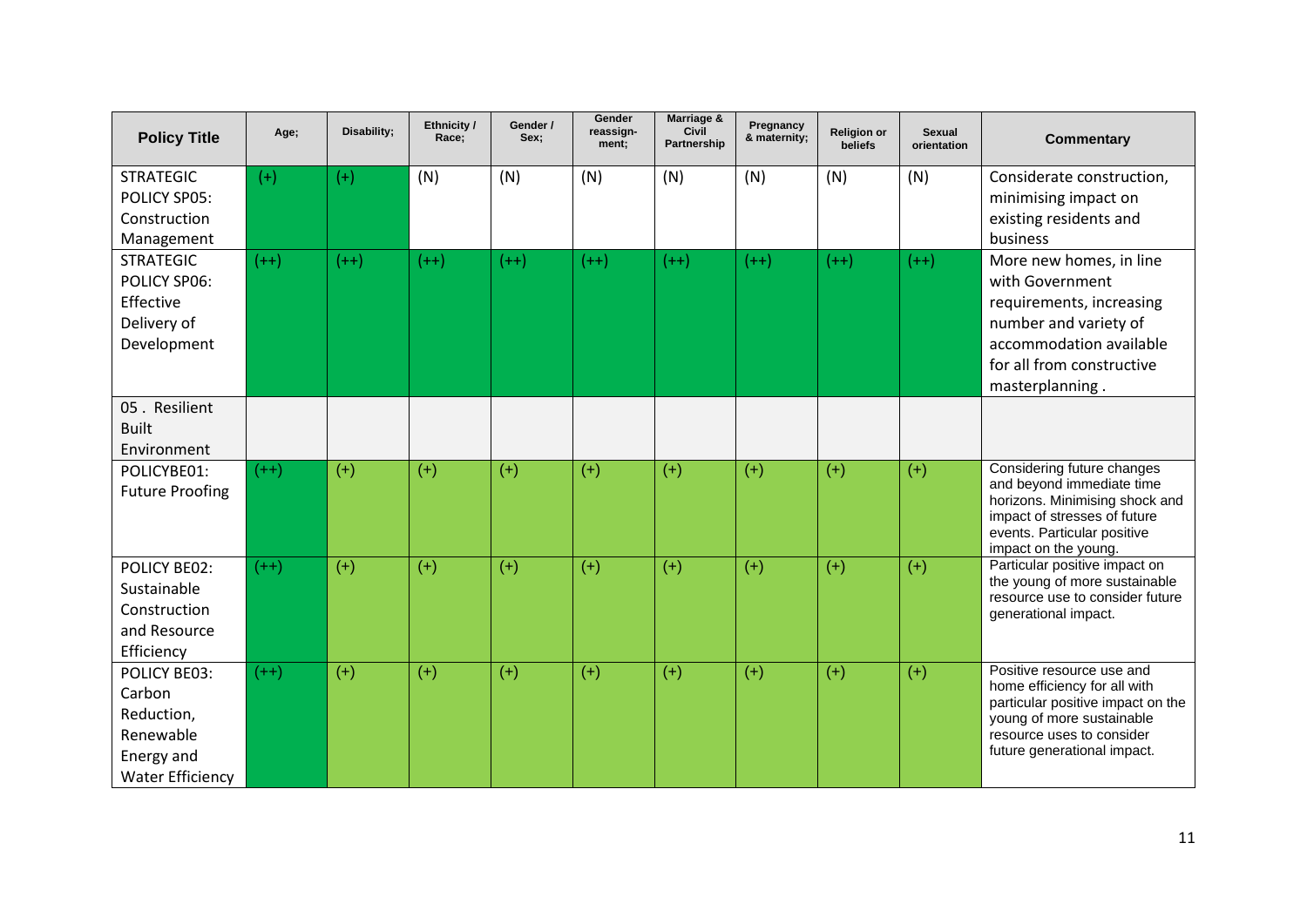| <b>Policy Title</b>                                                                                       | Age;   | Disability; | Ethnicity /<br>Race; | Gender /<br>Sex: | Gender<br>reassign-<br>ment; | Marriage &<br><b>Civil</b><br>Partnership | Pregnancy<br>& maternity; | <b>Religion or</b><br><b>beliefs</b> | <b>Sexual</b><br>orientation | <b>Commentary</b>                                                                                                                                                                                                                                                                                   |
|-----------------------------------------------------------------------------------------------------------|--------|-------------|----------------------|------------------|------------------------------|-------------------------------------------|---------------------------|--------------------------------------|------------------------------|-----------------------------------------------------------------------------------------------------------------------------------------------------------------------------------------------------------------------------------------------------------------------------------------------------|
| POLICY BE04:<br><b>Establishing Low</b><br>Carbon and<br>Renewable<br>Energy<br>Infrastructure<br>Network | (N)    | (N)         | (N)                  | (N)              | (N)                          | (N)                                       | (N)                       | (N)                                  | (N)                          | Community led initiative for<br>renewable and low carbon<br>energy. Positive development<br>initiative with generally neutral<br>impact on protected<br>characteristic.                                                                                                                             |
| <b>POLICY BE05:</b><br>Assessing<br>Energy<br>Infrastructure                                              | $(++)$ | $(+)$       | $(+)$                | $(+)$            | $(+)$                        | $(+)$                                     | $(+)$                     | $(+)$                                | $(+)$                        | Positive resource use and<br>home efficiency for all with<br>particular positive impact on the<br>young of more sustainable<br>resource uses to consider<br>future generational impact.                                                                                                             |
| <b>POLICY BE06:</b><br>Improving<br>Energy<br>Efficiency in<br>Existing<br><b>Dwellings</b>               | $(++)$ | $(++)$      | $(+)$                | $(+)$            | $(+)$                        | $(+)$                                     | $(+)$                     | $(+)$                                | $(+)$                        | Positive resource use and<br>home efficiency for all with<br>particular positive impact on the<br>young of more sustainable<br>resource uses to consider<br>future generational impact and<br>improvement for older persons<br>and those with disabilities who<br>may be more home-bound.           |
| POLICY BE07:<br><b>Managing Heat</b><br>Risk                                                              | $(++)$ | $(++)$      | $(+)$                | $(+)$            | $(+)$                        | $(+)$                                     | $(+)$                     | $(+)$                                | $(+)$                        | Positive resource use and<br>impact of extreme heat for all<br>with particular positive impact<br>on the young of more<br>sustainable resource uses to<br>consider future generational<br>impact and improvement for<br>older persons and those with<br>disabilities who may be more<br>home-bound. |
| <b>POLICY BE08:</b><br>Sustainable<br>Drainage                                                            | $(++)$ | $(++)$      | $(++)$               | $(++)$           | $(++)$                       | $(++)$                                    | $(++)$                    | $(++)$                               | $(++)$                       | Positive for all, implementation<br>of flood resilience schemes<br>impact on new and existing<br>residents alike.                                                                                                                                                                                   |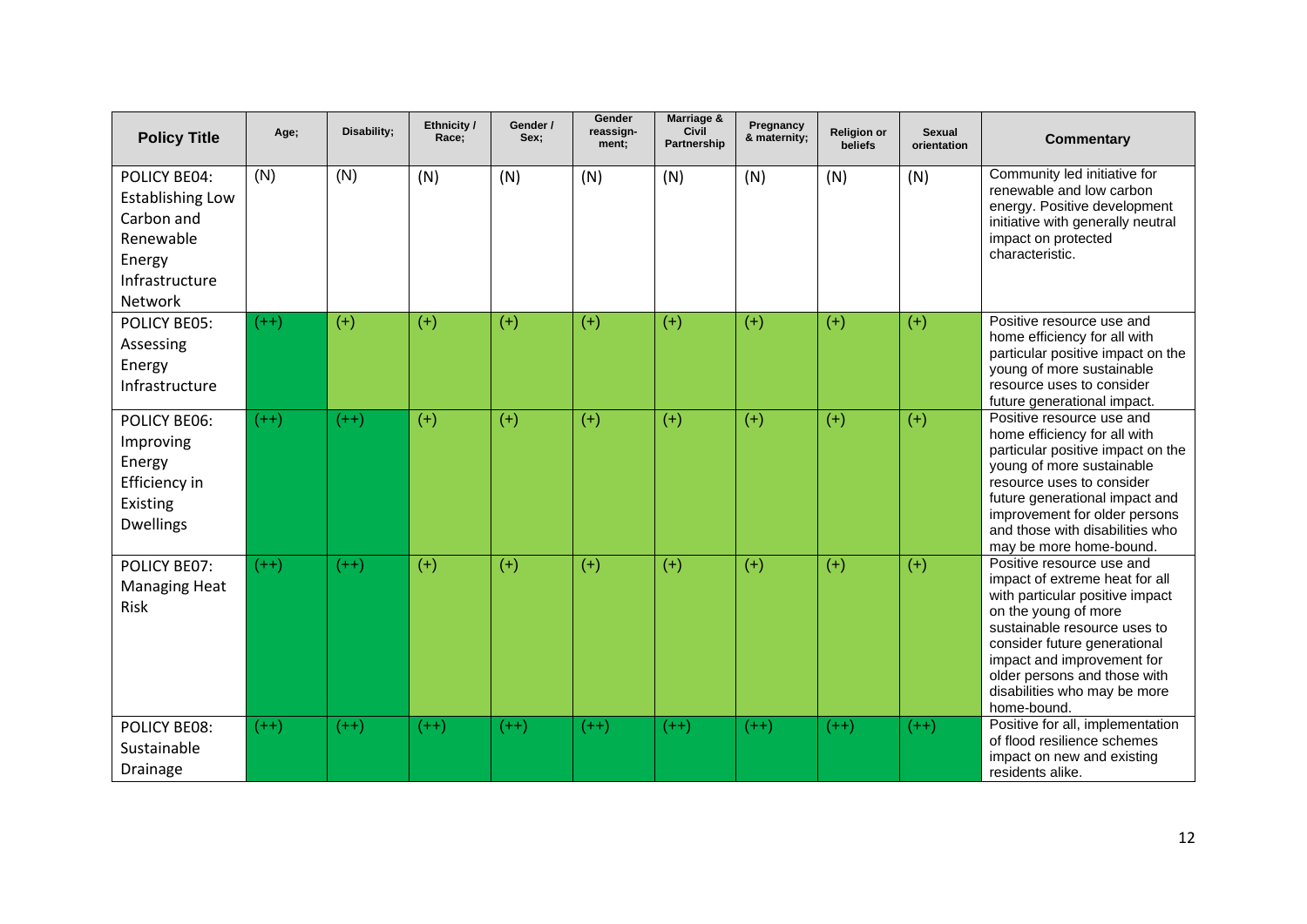| <b>Policy Title</b>                                                                   | Age;             | Disability;  | Ethnicity /<br>Race; | Gender /<br>Sex: | Gender<br>reassign-<br>ment; | Marriage &<br>Civil<br><b>Partnership</b> | Pregnancy<br>& maternity; | <b>Religion or</b><br><b>beliefs</b> | <b>Sexual</b><br>orientation | <b>Commentary</b>                                                                                                                                                                                                                                  |
|---------------------------------------------------------------------------------------|------------------|--------------|----------------------|------------------|------------------------------|-------------------------------------------|---------------------------|--------------------------------------|------------------------------|----------------------------------------------------------------------------------------------------------------------------------------------------------------------------------------------------------------------------------------------------|
| POLICY BE09:<br>Communications<br>Infrastructure                                      | $(+)$            | $(+)$        | $(+)$                | $(+)$            | $(+)$                        | $(+)$                                     | $(+)$                     | $(+)$                                | $(+)$                        | Positive for all, implementation<br>of improved communication<br>infrastructure impact on new<br>residents alike, overall<br>improvement to infrastructure<br>likely to benefit existing<br>residents and businesses.                              |
| POLICY BE10:<br><b>Connecting New</b><br>Developments<br>to Digital<br>Infrastructure | $(+)$            | $(+)$        | $(+)$                | $(+)$            | $(+)$                        | $(+)$                                     | $(+)$                     | $(+)$                                | $(+)$                        | Positive for all, implementation<br>of improved communication<br>infrastructure impact on new<br>residents.                                                                                                                                        |
| POLICY BE11:<br>Strategic<br>Transport<br>Infrastructure                              | $(+)$            | $(+)$        | $(+)$                | $(+)$            | $(+)$                        | $(+)$                                     | $(+)$                     | $(+)$                                | $(+)$                        | Improvement to strategic<br>transport infrastructure offers<br>benefits to all                                                                                                                                                                     |
| POLICY BE12:<br>Car-Limited<br>Development                                            | (N)<br>$\bullet$ | (N)<br>$(-)$ | $(++)$               | $(++)$           | $(++)$                       | $(++)$                                    | $(++)$                    | $(++)$                               | $(++)$                       | Car limited development may<br>be positive for those with full<br>mobility to use alternatives.<br>Neutral -negative to those who<br>find non-car travel more<br>challenging. Design and<br>location of development will<br>need to consider this. |
| POLICY BE13:<br>Sustainable<br>Means of Travel<br>and Walkable<br><b>Streets</b>      | $(++)$           | $(++)$       | $(++)$               | $(++)$           | $(++)$                       | $(++)$                                    | $(++)$                    | $(++)$                               | $(++)$                       | Better options for travel and<br>improved streetscapes are<br>positive for all                                                                                                                                                                     |
| POLICY BE14:<br>Sustainable<br>Passenger<br>Transport                                 | $(+)$            | $(+)$        | $(+)$                | $(+)$            | $(+)$                        | $(+)$                                     | $(+)$                     | $(+)$                                | $(+)$                        | Sustainable passenger<br>transport that considers<br>community facilities, schools,<br>specialist older person housing.<br>Positive for all                                                                                                        |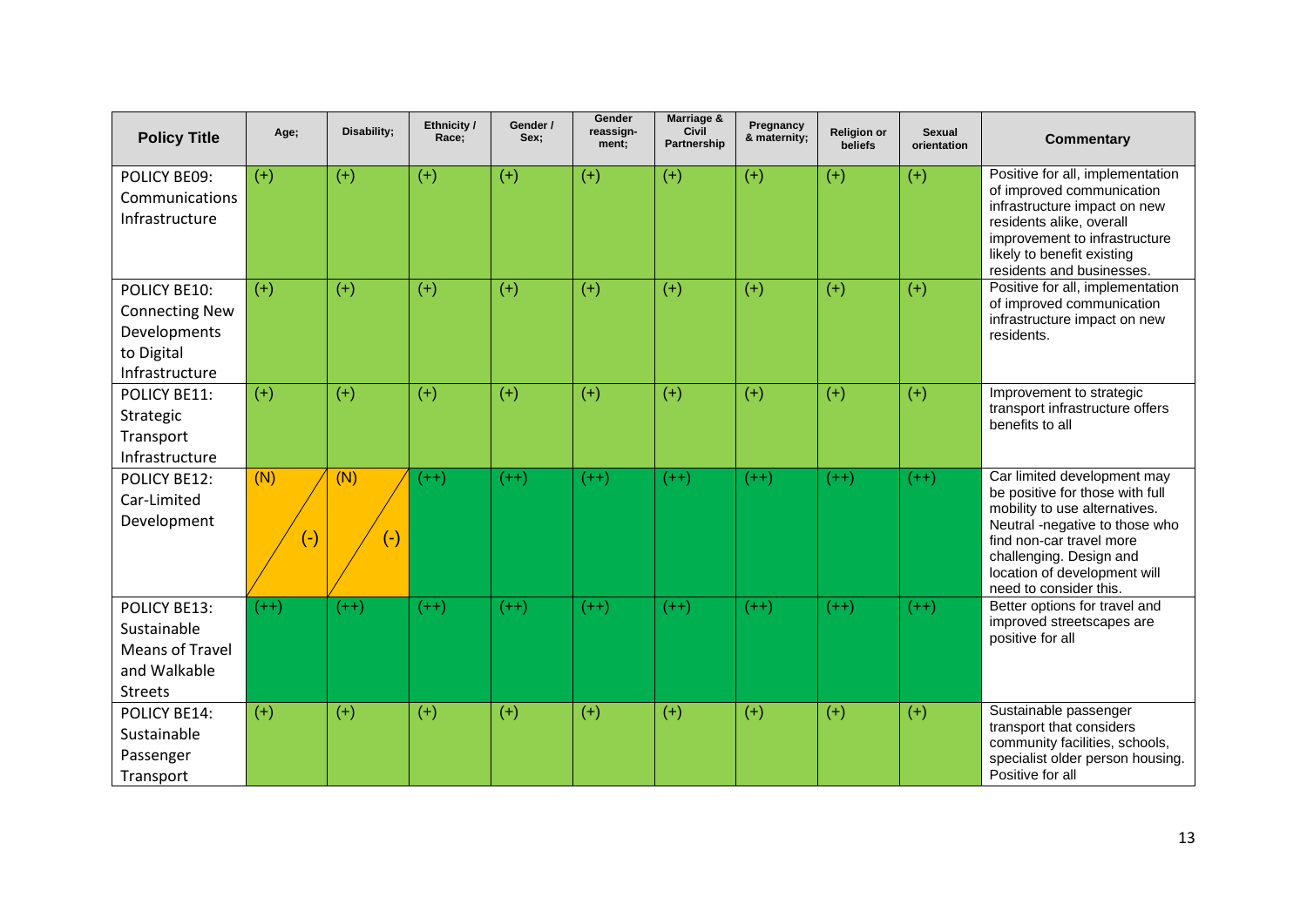| <b>Policy Title</b>                                                         | Age;   | Disability; | Ethnicity /<br>Race; | Gender /<br>Sex: | Gender<br>reassign-<br>ment; | Marriage &<br>Civil<br>Partnership | Pregnancy<br>& maternity; | <b>Religion or</b><br>beliefs | <b>Sexual</b><br>orientation | <b>Commentary</b>                                                                                                                                                                                       |
|-----------------------------------------------------------------------------|--------|-------------|----------------------|------------------|------------------------------|------------------------------------|---------------------------|-------------------------------|------------------------------|---------------------------------------------------------------------------------------------------------------------------------------------------------------------------------------------------------|
| POLICY BE15:<br><b>Electric and Low</b><br><b>Emission Vehicle</b>          | $(++)$ | $(+)$       | $(+)$                | $(+)$            | $(+)$                        | $(+)$                              | $(+)$                     | $(+)$                         | $(+)$                        | Considering future transport<br>changes and beyond<br>immediate time horizons.<br>Minimising shock and impact of<br>stresses of future transport<br>change. Particular positive<br>impact on the young. |
| POLICY BE16:<br>Mitigating the<br>Transport<br>Impacts of<br>Development    | (N)    | (N)         | (N)                  | (N)              | (N)                          | (N)                                | (N)                       | (N)                           | (N)                          | Avoidance of negative impact<br>from new development. Neutral<br>to all                                                                                                                                 |
| POLICY BE17:<br>Parking<br><b>Standards</b>                                 | (N)    | (N)         | (N)                  | (N)              | (N)                          | (N)                                | (N)                       | (N)                           | (N)                          | Design standards for parkin<br>provision for new homes.<br>Neutral impact on protected<br>characteristic groups.                                                                                        |
| <b>POLICY BE18:</b><br><b>Green and Blue</b><br>Infrastructure              | $(++)$ | $(++)$      | $(++)$               | $(++)$           | $(++)$                       | $(++)$                             | $(++)$                    | $(++)$                        | $(++)$                       | Positive for all - beneficial for<br>inclusiveness and access to<br>natural environment for all<br>communities.                                                                                         |
| POLICY BE19:<br><b>Access to Nature</b>                                     | $(++)$ | $(+)$       | $(++)$               | $(++)$           | $(++)$                       | $(++)$                             | $(++)$                    | $(++)$                        | $(++)$                       | Positive for all - beneficial for<br>inclusiveness and access to<br>natural environment for all<br>communities.                                                                                         |
| POLICY BE20:<br>Allotments and<br>Community<br><b>Food Growing</b><br>Space | $(++)$ | $(+)$       | $(++)$               | $(++)$           | $(++)$                       | $(++)$                             | $(++)$                    | $(++)$                        | $(++)$                       | Positive social integration,<br>contribute to improved mental<br>and physical wellbeing. Access<br>needs consideration.                                                                                 |
| POLICY BE21:<br>Protecting Land<br>for Gardens                              | $(+)$  | $(+)$       | $(+)$                | $(+)$            | $(+)$                        | $(+)$                              | $(+)$                     | $(+)$                         | $(+)$                        | Retention of gardens contribute<br>to improved mental and<br>physical wellbeing                                                                                                                         |
| <b>POLICY BE22:</b><br>Open Space in                                        | $(++)$ | $(++)$      | $(++)$               | $(++)$           | $(++)$                       | $(++)$                             | $(++)$                    | $(++)$                        | $(++)$                       | Positive social integration,<br>contribute to improved mental                                                                                                                                           |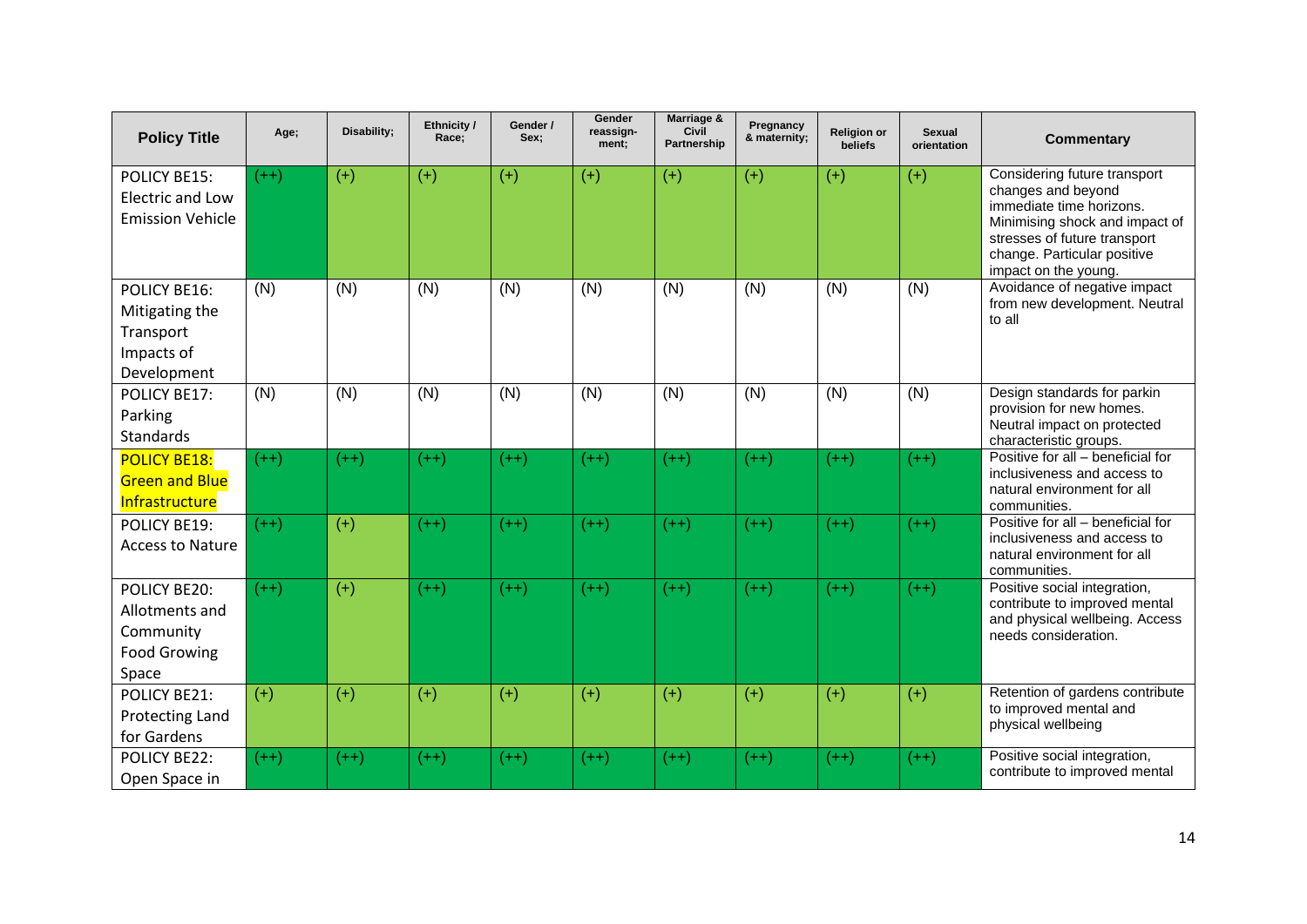| <b>Policy Title</b>                                                                  | Age;   | Disability; | Ethnicity /<br>Race; | Gender /<br>Sex; | Gender<br>reassign-<br>ment; | Marriage &<br>Civil<br><b>Partnership</b> | Pregnancy<br>& maternity; | <b>Religion or</b><br>beliefs | <b>Sexual</b><br>orientation | <b>Commentary</b>                                                                                                                                                                    |
|--------------------------------------------------------------------------------------|--------|-------------|----------------------|------------------|------------------------------|-------------------------------------------|---------------------------|-------------------------------|------------------------------|--------------------------------------------------------------------------------------------------------------------------------------------------------------------------------------|
| <b>New</b><br>Development                                                            |        |             |                      |                  |                              |                                           |                           |                               |                              | and physical wellbeing. Access<br>needs consideration.                                                                                                                               |
| <b>POLICY BE23:</b><br>Open Space,<br>Sport and<br>Recreational<br><b>Facilities</b> | $(++)$ | $(++)$      | $(++)$               | $(++)$           | $(++)$                       | $(++)$                                    | $(++)$                    | $(++)$                        | $(++)$                       | Positive social integration,<br>contribute to improved mental<br>and physical wellbeing. Access<br>needs consideration.                                                              |
| 06                                                                                   |        |             |                      |                  |                              |                                           |                           |                               |                              |                                                                                                                                                                                      |
| POLICY HP01:<br><b>Housing Mix</b>                                                   | Hp01   | $(++)$      | $(++)$               | $(++)$           | $(++)$                       | $(++)$                                    | $(++)$                    | $(++)$                        | $(++)$                       | New homes that offer an<br>inclusive, accessible<br>environment.<br>Noted that proposed focused<br>changes may impact on this<br>policy reducing affordable and<br>accessible homes. |
| POLICY HP02:<br>Protecting the<br><b>Existing Housing</b><br><b>Stock</b>            | (N)    | (N)         | (N)                  | (N)              | (N)                          | (N)                                       | (N)                       | (N)                           | (N)                          | No net loss of homes. Neutral<br>impact                                                                                                                                              |
| POLICY HP03:<br>Residential<br>Density                                               | $(+)$  | $(+)$       | $(+)$                | $(+)$            | $(+)$                        | $(+)$                                     | $(+)$                     | $(+)$                         | $(+)$                        | Introducing new homes that are<br>appropriate for the location                                                                                                                       |
| POLICY HP04:<br>Specialist<br>Accommodation                                          | $(++)$ | $(++)$      | (N)                  | (N)              | (N)                          | (N)                                       | (N)                       | (N)                           | (N)                          | Accommodation to fit the<br>identified need, particularly with<br>appropriate access, internal<br>layout and location.                                                               |
| POLICY HP05:<br>Affordable<br>Housing                                                | $(++)$ | $(+)$       | $(+)$                | $(+)$            | $(+)$                        | $(+)$                                     | $(+)$                     | $(+)$                         | $(+)$                        | Affordable home may<br>particularly benefit the young<br>and new families.<br>Noted that proposed focused<br>changes may impact on this<br>policy reducing affordable<br>homes.      |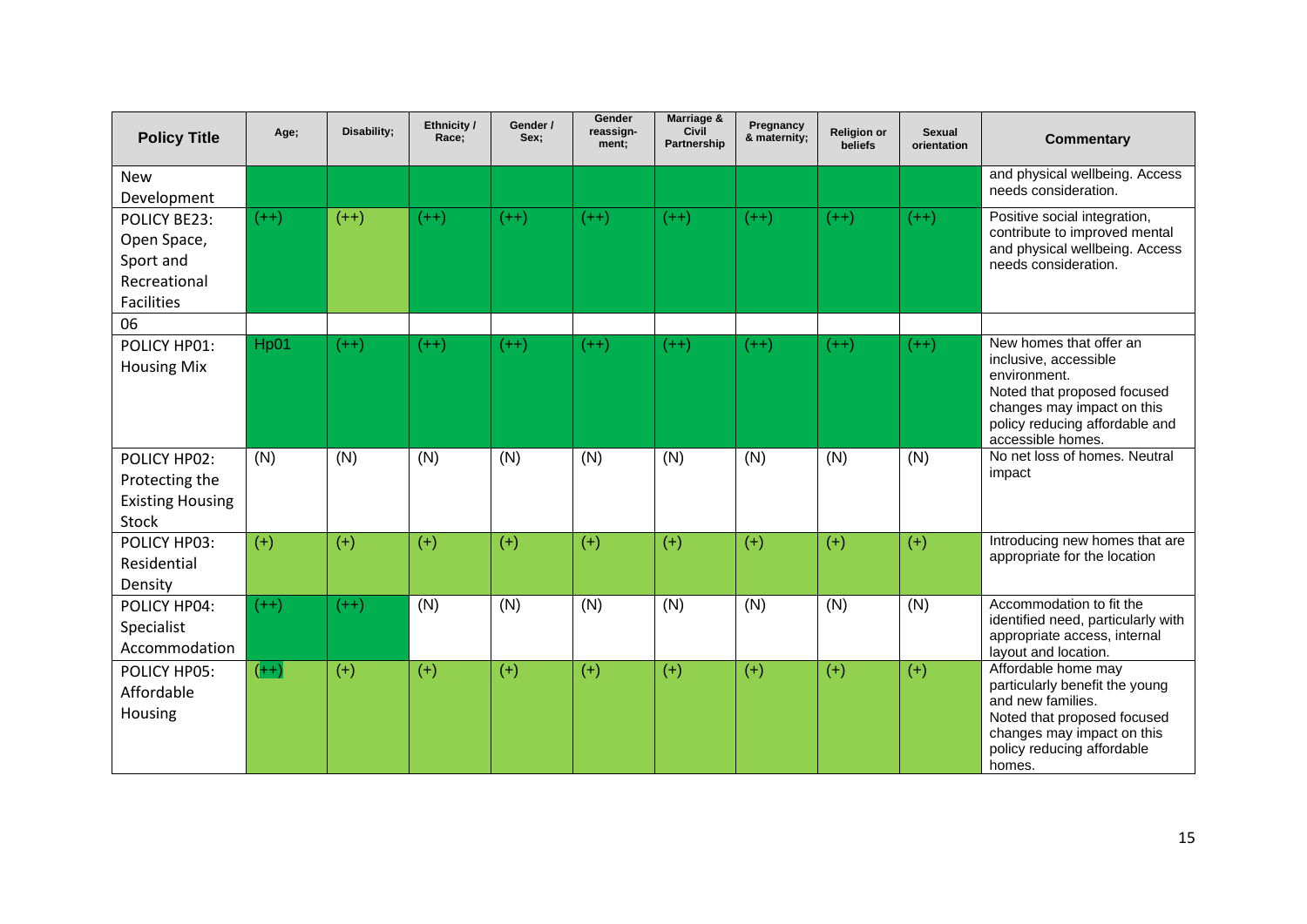| <b>Policy Title</b>   | Age;   | Disability; | Ethnicity /<br>Race; | Gender /<br>Sex: | Gender<br>reassign-<br>ment; | Marriage &<br>Civil<br>Partnership | Pregnancy<br>& maternity; | <b>Religion or</b><br><b>beliefs</b> | <b>Sexual</b><br>orientation | <b>Commentary</b>                                                 |
|-----------------------|--------|-------------|----------------------|------------------|------------------------------|------------------------------------|---------------------------|--------------------------------------|------------------------------|-------------------------------------------------------------------|
| POLICY HP06:          | $(+)$  | $(+)$       | $(+)$                | $(+)$            | $(+)$                        | $(+)$                              | $(+)$                     | $(+)$                                | $(+)$                        | Beneficial to all groups to                                       |
| Standards for         |        |             |                      |                  |                              |                                    |                           |                                      |                              | provide appropriate<br>Accomodation of a positive size            |
| new housing           |        |             |                      |                  |                              |                                    |                           |                                      |                              |                                                                   |
| POLICY HP07:          | (N)    | (N)         | $(++)$               | (N)              | (N)                          | (N)                                | (N)                       | (N)                                  | (N)                          | Particularly beneficial to Gypsy                                  |
| Provision for         |        |             |                      |                  |                              |                                    |                           |                                      |                              | and Traveller community to<br>meet identified need                |
| Gypsies and           |        |             |                      |                  |                              |                                    |                           |                                      |                              |                                                                   |
| <b>Travellers</b>     |        |             |                      |                  |                              |                                    |                           |                                      |                              |                                                                   |
| POLICY HP08:          | (N)    | (N)         | $(++)$               | (N)              | (N)                          | (N)                                | (N)                       | (N)                                  | (N)                          | Particularly beneficial to Gypsy                                  |
| Regularising          |        |             |                      |                  |                              |                                    |                           |                                      |                              | and Traveller community to<br>meet identified need                |
| suitable existing     |        |             |                      |                  |                              |                                    |                           |                                      |                              |                                                                   |
| traveller sites       |        |             |                      |                  |                              |                                    |                           |                                      |                              |                                                                   |
| POLICY HP09:          | (N)    | (N)         | $(++)$               | (N)              | (N)                          | (N)                                | (N)                       | (N)                                  | (N)                          | Particularly beneficial to Gypsy<br>and Traveller community to    |
| Safeguarding          |        |             |                      |                  |                              |                                    |                           |                                      |                              | meet identified need                                              |
| permitted sites       |        |             |                      |                  |                              |                                    |                           |                                      |                              |                                                                   |
| POLICY HP10:          | (N)    | (N)         | $(++)$               | (N)              | $\overline{(N)}$             | (N)                                | (N)                       | (N)                                  | (N)                          | Particularly beneficial to Gypsy<br>and Traveller community to    |
| Sub-Division of       |        |             |                      |                  |                              |                                    |                           |                                      |                              | meet identified need                                              |
| Pitches or Plots      |        |             |                      |                  |                              |                                    |                           |                                      |                              |                                                                   |
| POLICY HP11:          | (N)    | (N)         | $(++)$               | (N)              | (N)                          | (N)                                | (N)                       | (N)                                  | (N)                          | Particularly beneficial to Gypsy<br>and Traveller, and Travelling |
| Proposals for         |        |             |                      |                  |                              |                                    |                           |                                      |                              | Showpeople community to                                           |
| Gypsies,              |        |             |                      |                  |                              |                                    |                           |                                      |                              | meet identified need                                              |
| <b>Travellers and</b> |        |             |                      |                  |                              |                                    |                           |                                      |                              |                                                                   |
| Travelling            |        |             |                      |                  |                              |                                    |                           |                                      |                              |                                                                   |
| Showpeople On         |        |             |                      |                  |                              |                                    |                           |                                      |                              |                                                                   |
| Windfall sites        |        |             |                      |                  |                              |                                    |                           |                                      |                              |                                                                   |
| POLICY HP12:          | $(++)$ | $(++)$      | $(++)$               | $(++)$           | $(++)$                       | $(++)$                             | $(++)$                    | $(++)$                               | $(++)$                       | Positive for all - beneficial for<br>inclusiveness to all         |
| Planning for          |        |             |                      |                  |                              |                                    |                           |                                      |                              | communities.                                                      |
| Inclusive             |        |             |                      |                  |                              |                                    |                           |                                      |                              |                                                                   |
| Communities           |        |             |                      |                  |                              |                                    |                           |                                      |                              |                                                                   |
| POLICY HP13:          | $(++)$ | $(++)$      | $(++)$               | $(++)$           | $(++)$                       | $(++)$                             | $(++)$                    | $(++)$                               | $(++)$                       | Positive for all - beneficial for<br>inclusiveness to all         |
| Creating              |        |             |                      |                  |                              |                                    |                           |                                      |                              | communities.                                                      |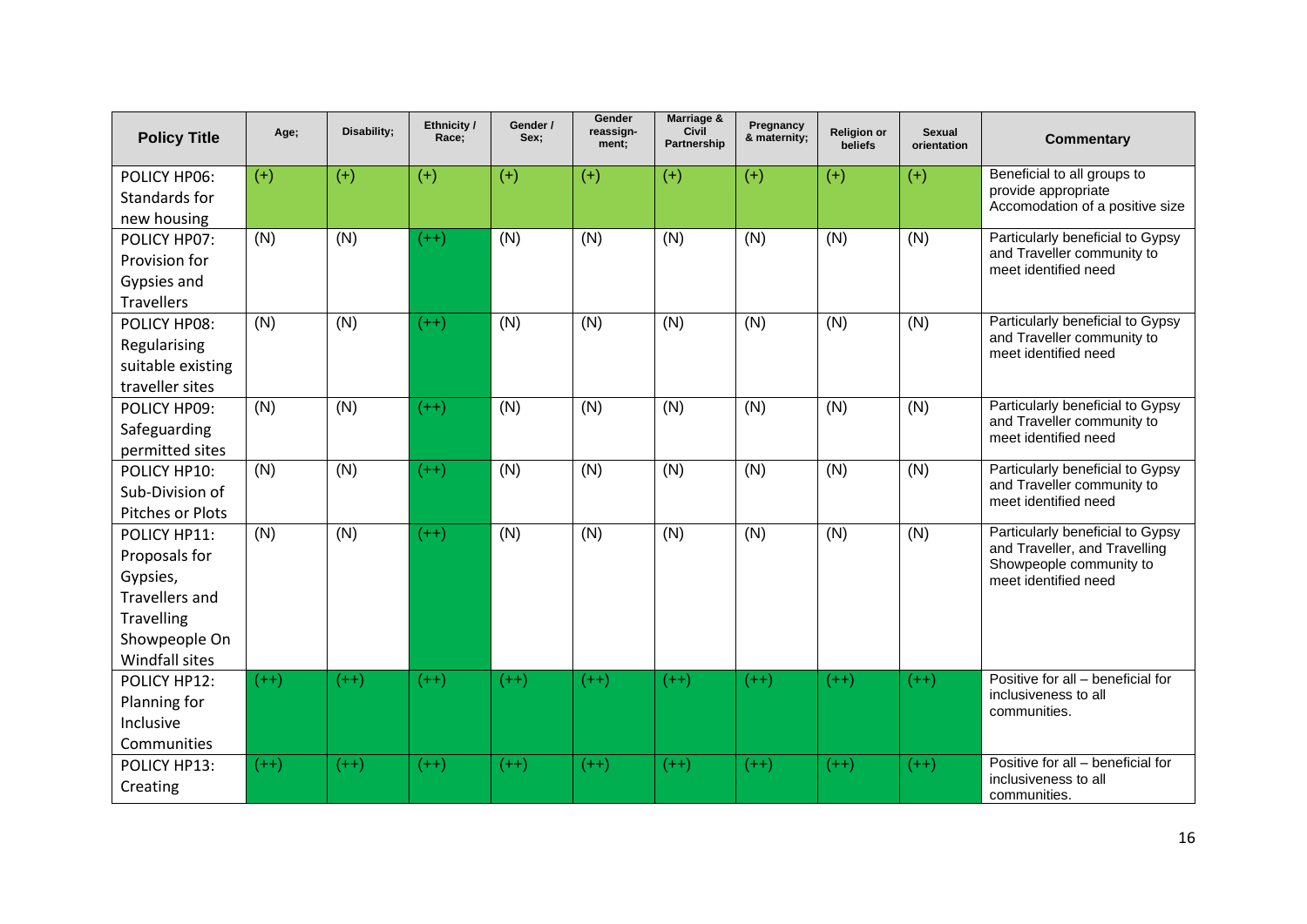| <b>Policy Title</b>                                                              | Age;   | Disability; | Ethnicity /<br>Race; | Gender /<br>Sex: | Gender<br>reassign-<br>ment; | Marriage &<br><b>Civil</b><br>Partnership | Pregnancy<br>& maternity; | <b>Religion or</b><br><b>beliefs</b> | <b>Sexual</b><br>orientation | <b>Commentary</b>                                                                                            |
|----------------------------------------------------------------------------------|--------|-------------|----------------------|------------------|------------------------------|-------------------------------------------|---------------------------|--------------------------------------|------------------------------|--------------------------------------------------------------------------------------------------------------|
| Successful<br>Places                                                             |        |             |                      |                  |                              |                                           |                           |                                      |                              |                                                                                                              |
| POLICY HP14:<br>Responding to<br>Context                                         | $(++)$ | $(++)$      | $(++)$               | $(++)$           | $(++)$                       | $(++)$                                    | $(++)$                    | $(++)$                               | $(++)$                       | Positive for all - beneficial for<br>sense of place for all<br>communities.                                  |
| POLICY HP15:<br>Permeable and<br>Legible Layout                                  | $(++)$ | $(++)$      | $(++)$               | $(++)$           | $(++)$                       | $(++)$                                    | $(++)$                    | $(++)$                               | $(++)$                       | Positive for all - beneficial for<br>access to all communities.                                              |
| POLICY HP16:<br><b>Buildings Design</b>                                          | $(++)$ | $(++)$      | $(++)$               | $(++)$           | $(++)$                       | $(++)$                                    | $(++)$                    | $(++)$                               | $(++)$                       | Positive for all - beneficial for<br>inclusiveness to all<br>communities.                                    |
| POLICY HP17:<br>Paving over<br>Front Garden                                      | $(++)$ | $(++)$      | $(++)$               | $(++)$           | $(++)$                       | $(++)$                                    | $(++)$                    | $(++)$                               | $(++)$                       | Positive for all - beneficial for<br>sense of place and flood impact<br>to all communities.                  |
| POLICY HP18:<br>Designing<br>Landscape and<br>the Public Realm                   | $(++)$ | $(++)$      | $(++)$               | $(++)$           | $(++)$                       | $(++)$                                    | $(++)$                    | $(++)$                               | $(++)$                       | Positive for all - beneficial for<br>inclusiveness to all<br>communities.                                    |
| POLICY HP19:<br>Conservation<br>and<br>Enhancement of<br>Historic<br>Environment | $(++)$ | $(+)$       | $(+)$                | $(+)$            | $(+)$                        | $(+)$                                     | $(+)$                     | $(+)$                                | $(+)$                        | Protection and enhancement.<br>for all of the community,<br>particularly positivefor future<br>generations.  |
| POLICY HP20:<br><b>Listed Buildings</b>                                          | $(++)$ | $(+)$       | $(+)$                | $(+)$            | $(+)$                        | $(+)$                                     | $(+)$                     | $(+)$                                | $(+)$                        | Protection and enhancement,<br>for all of the community,<br>particularly positive for future<br>generations. |
| POLICY HP21:<br>Conservation<br>Areas                                            | $(++)$ | $(+)$       | $(+)$                | $(+)$            | $(+)$                        | $(+)$                                     | $(+)$                     | $(+)$                                | $(+)$                        | Protection and enhancement,<br>for all of the community,<br>particularly positive for future<br>denerations. |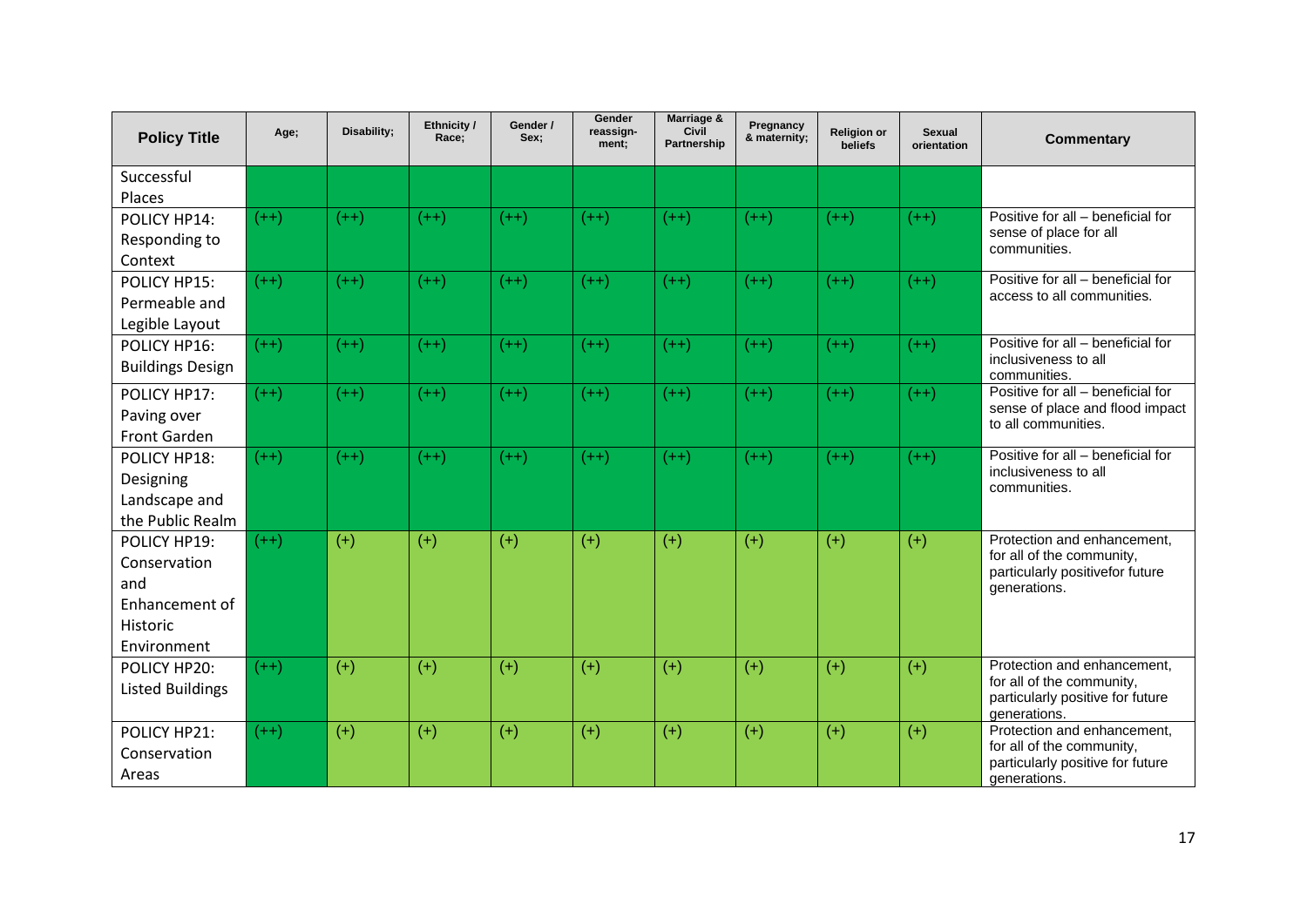| <b>Policy Title</b>                                                                       | Age;   | Disability; | Ethnicity /<br>Race; | Gender /<br>Sex; | Gender<br>reassign-<br>ment; | Marriage &<br><b>Civil</b><br><b>Partnership</b> | Pregnancy<br>& maternity; | <b>Religion or</b><br>beliefs | <b>Sexual</b><br>orientation | <b>Commentary</b>                                                                                            |
|-------------------------------------------------------------------------------------------|--------|-------------|----------------------|------------------|------------------------------|--------------------------------------------------|---------------------------|-------------------------------|------------------------------|--------------------------------------------------------------------------------------------------------------|
| POLICY HP22:<br>Local Heritage<br>Assets                                                  | $(++)$ | $(+)$       | $(+)$                | $(+)$            | $(+)$                        | $(+)$                                            | $(+)$                     | $(+)$                         | $(+)$                        | Protection and enhancement.<br>for all of the community,<br>particularly positive for future<br>generations. |
| POLICY HP23:<br>Scheduled<br>Monuments and<br>Archaeological<br>Remains<br>06. Prosperous | $(++)$ | $(+)$       | $(+)$                | $(+)$            | $(+)$                        | $(+)$                                            | $(+)$                     | $(+)$                         | $(+)$                        | Protection and enhancement,<br>for all of the community,<br>particularly positive for future<br>generations. |
| Community                                                                                 |        |             |                      |                  |                              |                                                  |                           |                               |                              |                                                                                                              |
| POLICY PC01:<br>Cultivating a<br>Strong and<br>Competitive<br>Economy                     | $(++)$ | $(++)$      | $(++)$               | $(++)$           | $(++)$                       | $(++)$                                           | $(++)$                    | $(++)$                        | $(++)$                       | Promotion and support for<br>employment and economic<br>locations, positive for all                          |
| POLICY PC02:<br>Job Growth and<br>Employment<br>Land                                      | $(++)$ | $(++)$      | $(++)$               | $(++)$           | $(++)$                       | $(++)$                                           | $(++)$                    | $(++)$                        | $(++)$                       | Promotion and support for<br>employment and economic<br>locations, positive for all                          |
| POLICY PC03:<br>Employment<br><b>Land Allocations</b>                                     | $(++)$ | $(++)$      | $(++)$               | $(++)$           | $(++)$                       | $(++)$                                           | $(++)$                    | $(++)$                        | $(++)$                       | Promotion and support for<br>employment and economic<br>locations, positive for all                          |
| POLICY PC04:<br>Development<br>and Expansion<br>of Business<br>Space                      | $(++)$ | $(++)$      | $(++)$               | $(++)$           | $(++)$                       | $(++)$                                           | $(++)$                    | $(++)$                        | $(++)$                       | Promotion and support for<br>employment and economic<br>locations, positive for all                          |
| POLICY PC05:<br>Employment                                                                | $(++)$ | $(++)$      | $(++)$               | $(++)$           | $(++)$                       | $(++)$                                           | $(++)$                    | $(++)$                        | $(++)$                       | Promotion and support for<br>employment and economic<br>locations, positive for all                          |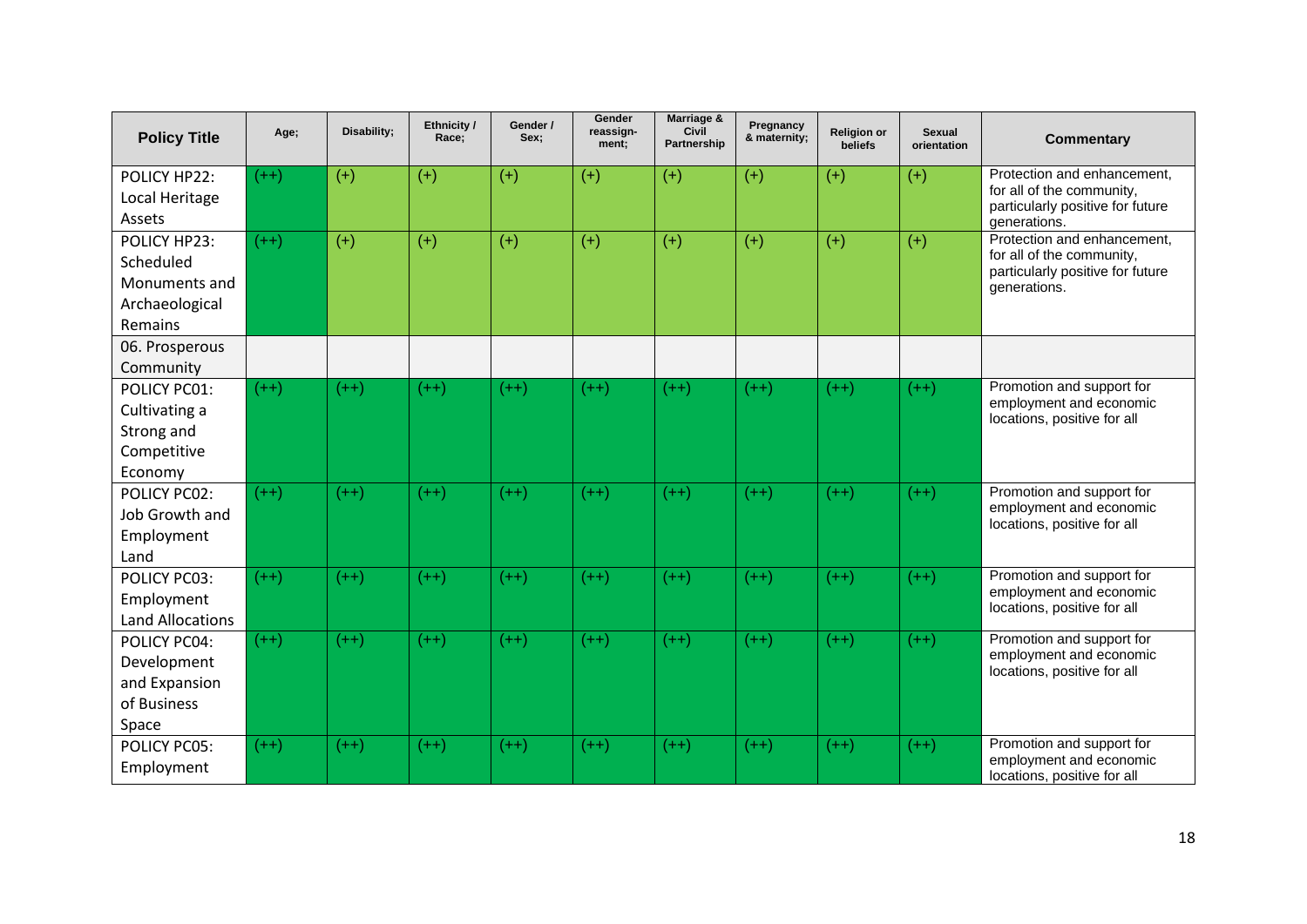| <b>Policy Title</b>   | Age;   | Disability; | Ethnicity /<br>Race; | Gender /<br>Sex: | Gender<br>reassign-<br>ment; | Marriage &<br><b>Civil</b><br><b>Partnership</b> | Pregnancy<br>& maternity; | <b>Religion or</b><br>beliefs | Sexual<br>orientation | <b>Commentary</b>                                           |
|-----------------------|--------|-------------|----------------------|------------------|------------------------------|--------------------------------------------------|---------------------------|-------------------------------|-----------------------|-------------------------------------------------------------|
| Development           |        |             |                      |                  |                              |                                                  |                           |                               |                       |                                                             |
| Criteria              |        |             |                      |                  |                              |                                                  |                           |                               |                       |                                                             |
| POLICY PC06:          | $(++)$ | $(++)$      | $(++)$               | $(++)$           | $(++)$                       | $(++)$                                           | $(++)$                    | $(++)$                        | $(++)$                | Promotion and support for<br>employment and economic        |
| Supporting the        |        |             |                      |                  |                              |                                                  |                           |                               |                       | locations, positive for all                                 |
| Rural Economy         |        |             |                      |                  |                              |                                                  |                           |                               |                       |                                                             |
| POLICY PC07:          | $(++)$ | $(++)$      | $(++)$               | $(++)$           | $(++)$                       | $(++)$                                           | $(++)$                    | $(++)$                        | $(++)$                | Promotion and support for<br>employment and economic        |
| Retail and            |        |             |                      |                  |                              |                                                  |                           |                               |                       | locations, positive for all                                 |
| Commercial            |        |             |                      |                  |                              |                                                  |                           |                               |                       |                                                             |
| Leisure Growth        |        |             |                      |                  |                              |                                                  |                           |                               |                       |                                                             |
| <b>POLICY PC08:</b>   | $(++)$ | $(++)$      | $(++)$               | $(++)$           | $(++)$                       | $(++)$                                           | $(++)$                    | $(++)$                        | $(++)$                | Promotion and support for<br>retail, employment and         |
| Retail Hierarchy      |        |             |                      |                  |                              |                                                  |                           |                               |                       | economic locations, positive for                            |
| of Designated         |        |             |                      |                  |                              |                                                  |                           |                               |                       | all                                                         |
| Centres               |        |             |                      |                  |                              |                                                  |                           |                               |                       |                                                             |
| POLICY PC09:          | $(+)$  | $(+)$       | $(++)$               | $(++)$           | $(++)$                       | $(++)$                                           | $(++)$                    | $(++)$                        | $(++)$                | Promotion and support for<br>retail, employment and         |
| Brentwood             |        |             |                      |                  |                              |                                                  |                           |                               |                       | economic locations, positive for                            |
| <b>Town Centre</b>    |        |             |                      |                  |                              |                                                  |                           |                               |                       | all. Access must be considered.                             |
| POLICY PC10:          | $(++)$ | $(++)$      | $(++)$               | $(++)$           | $(++)$                       | $(++)$                                           | $(++)$                    | $(++)$                        | $(++)$                | Promotion and support for<br>employment and economic        |
| <b>Mixed Use</b>      |        |             |                      |                  |                              |                                                  |                           |                               |                       | locations, positive for all                                 |
| Development in        |        |             |                      |                  |                              |                                                  |                           |                               |                       |                                                             |
| Designated            |        |             |                      |                  |                              |                                                  |                           |                               |                       |                                                             |
| Centres               |        |             |                      |                  |                              |                                                  |                           |                               |                       |                                                             |
| POLICY PC11:          | $(++)$ | $(++)$      | $(++)$               | $(++)$           | $(++)$                       | $(++)$                                           | $(++)$                    | $(++)$                        | $(++)$                | Promotion and support for<br>employment and economic        |
| Primary               |        |             |                      |                  |                              |                                                  |                           |                               |                       | locations, positive for all                                 |
| <b>Shopping Areas</b> |        |             |                      |                  |                              |                                                  |                           |                               |                       |                                                             |
| POLICY PC12:          | $(++)$ | $(++)$      | $(+)$                | $(+)$            | $(+)$                        | $(+)$                                            | $(+)$                     | $(+)$                         | $(+)$                 | Promotion and support for<br>employment and economic        |
| Non-centre Uses       |        |             |                      |                  |                              |                                                  |                           |                               |                       | locations, positive for all. Local                          |
|                       |        |             |                      |                  |                              |                                                  |                           |                               |                       | facilities provides better                                  |
|                       |        |             |                      |                  |                              |                                                  |                           |                               |                       | facilities for those where<br>mobility is more challenging. |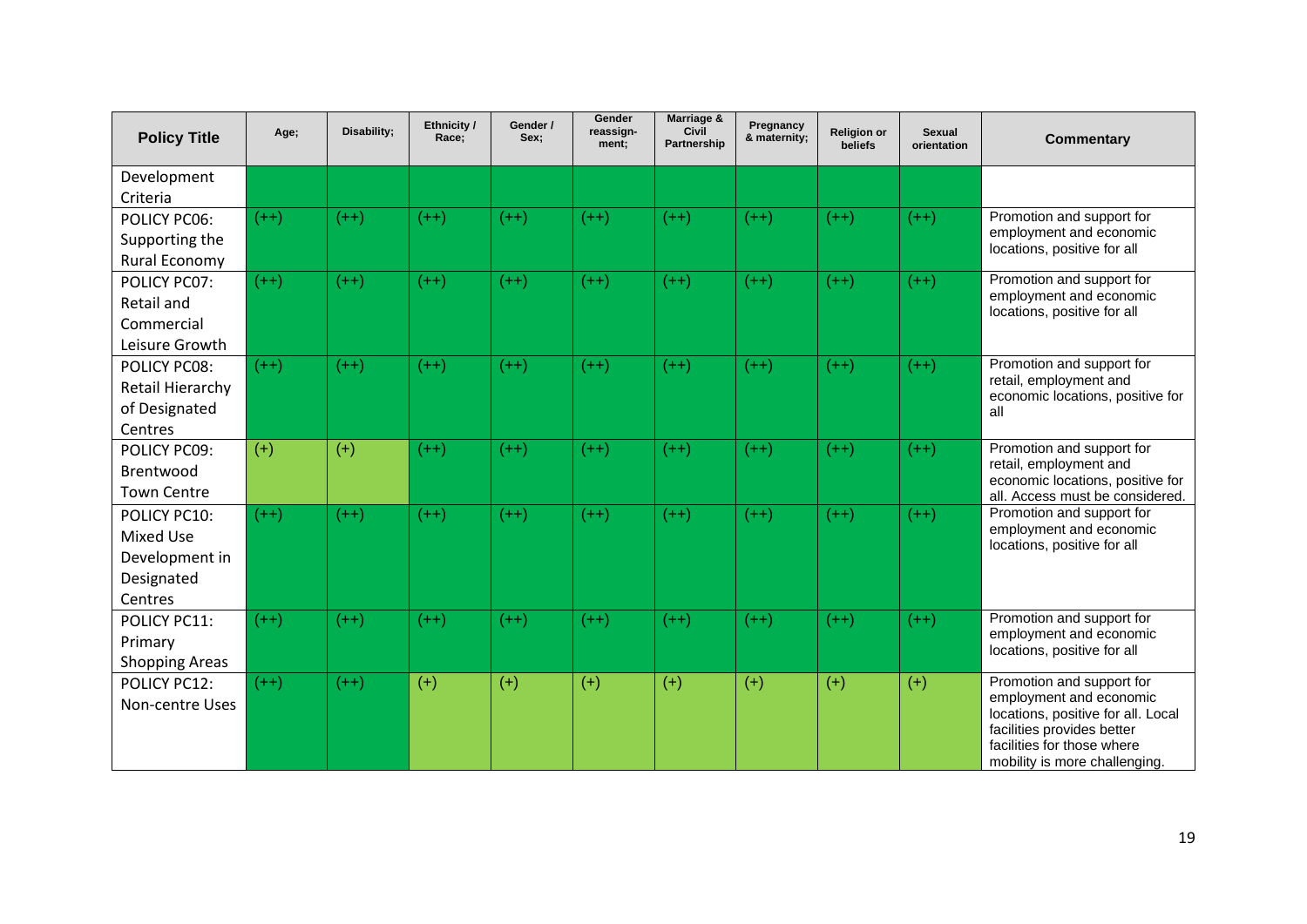| <b>Policy Title</b>            | Age;   | Disability; | Ethnicity /<br>Race; | Gender /<br>Sex: | Gender<br>reassign-<br>ment; | Marriage &<br>Civil<br><b>Partnership</b> | Pregnancy<br>& maternity; | <b>Religion or</b><br>beliefs | <b>Sexual</b><br>orientation | <b>Commentary</b>                                               |
|--------------------------------|--------|-------------|----------------------|------------------|------------------------------|-------------------------------------------|---------------------------|-------------------------------|------------------------------|-----------------------------------------------------------------|
| POLICY PC13:<br>Night Time     | $(+)$  | (N)         | (N)                  | (N)              | (N)                          | (N)                                       | (N)                       | (N)                           | (N)                          | Opportunity for increased out of<br>hours employment and social |
| Economy                        |        |             |                      |                  |                              |                                           |                           |                               |                              | locations. In particular for<br>younger adults.                 |
| POLICY PC14:                   | $(++)$ | $(++)$      | $(++)$               | $(++)$           | $(++)$                       | $(++)$                                    | $(++)$                    | $(++)$                        | $(++)$                       | Protection and enhancement,<br>for all of the community         |
| Protecting and<br>Enhancing    |        |             |                      |                  |                              |                                           |                           |                               |                              |                                                                 |
| Community                      |        |             |                      |                  |                              |                                           |                           |                               |                              |                                                                 |
| Assets                         |        |             |                      |                  |                              |                                           |                           |                               |                              |                                                                 |
| POLICY PC15:                   | $(++)$ | $(++)$      | $(++)$               | $(++)$           | $(++)$                       | $(++)$                                    | $(++)$                    | $(++)$                        | $(++)$                       | Beneficial for all of community                                 |
| Education<br><b>Facilities</b> |        |             |                      |                  |                              |                                           |                           |                               |                              |                                                                 |
| POLICY PC16:                   | $(++)$ | $(++)$      | $(++)$               | $(++)$           | $(++)$                       | $(++)$                                    | $(++)$                    | $(++)$                        | $(++)$                       | Beneficial for all of community                                 |
| <b>Buildings for</b>           |        |             |                      |                  |                              |                                           |                           |                               |                              |                                                                 |
| Institutional                  |        |             |                      |                  |                              |                                           |                           |                               |                              |                                                                 |
| Purposes                       |        |             |                      |                  |                              |                                           |                           |                               |                              |                                                                 |
| 07. Natural<br>Environment     |        |             |                      |                  |                              |                                           |                           |                               |                              |                                                                 |
| POLICY NE01:                   | $(++)$ | $(++)$      | $(++)$               | $(++)$           | $(++)$                       | $(++)$                                    | $(++)$                    | $(++)$                        | $(++)$                       | Seeking to achieve                                              |
| Protecting and                 |        |             |                      |                  |                              |                                           |                           |                               |                              | sustainable, well-designed<br>places that promote community     |
| enhancing the                  |        |             |                      |                  |                              |                                           |                           |                               |                              | wellbeing and protecting and                                    |
| natural<br>environment         |        |             |                      |                  |                              |                                           |                           |                               |                              | enhancing natural environment.                                  |
| POLICY NE02:                   | $(++)$ | $(++)$      | $(++)$               | $(++)$           | $(++)$                       | $(++)$                                    | $(++)$                    | $(++)$                        | $(++)$                       | Seeking to achieve                                              |
| Recreational                   |        |             |                      |                  |                              |                                           |                           |                               |                              | sustainable, well-designed<br>places that promote community     |
| disturbance                    |        |             |                      |                  |                              |                                           |                           |                               |                              | wellbeing and protecting and                                    |
| Avoidance and                  |        |             |                      |                  |                              |                                           |                           |                               |                              | enhancing natural environment.                                  |
| Mitigation<br>Strategy (RAMS)  |        |             |                      |                  |                              |                                           |                           |                               |                              |                                                                 |
| POLICY NE03:                   | $(++)$ | $(++)$      | $(++)$               | $(++)$           | $(++)$                       | $(++)$                                    | $(++)$                    | $(++)$                        | $(++)$                       | Seeking to achieve                                              |
| Trees,                         |        |             |                      |                  |                              |                                           |                           |                               |                              | sustainable, well-designed<br>places that promote community     |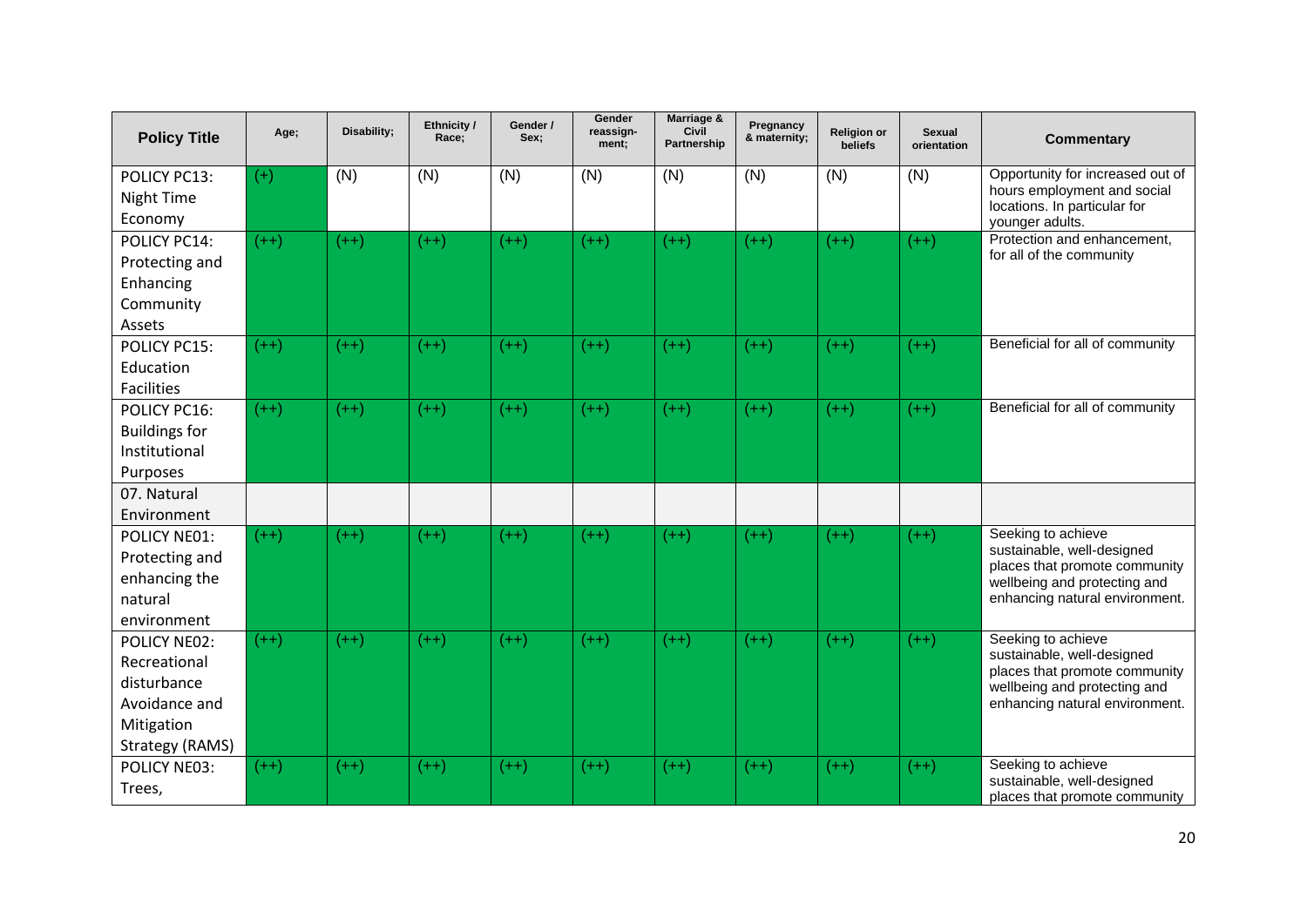| <b>Policy Title</b>                                                                  | Age;   | Disability; | Ethnicity /<br>Race; | Gender /<br>Sex; | Gender<br>reassign-<br>ment; | Marriage &<br>Civil<br>Partnership | Pregnancy<br>& maternity; | <b>Religion or</b><br>beliefs | Sexual<br>orientation | <b>Commentary</b>                                                                                                                                               |
|--------------------------------------------------------------------------------------|--------|-------------|----------------------|------------------|------------------------------|------------------------------------|---------------------------|-------------------------------|-----------------------|-----------------------------------------------------------------------------------------------------------------------------------------------------------------|
| Woodlands,<br>Hedgerows                                                              |        |             |                      |                  |                              |                                    |                           |                               |                       | wellbeing and protecting and<br>enhancing natural environment.                                                                                                  |
| POLICY NE04:<br><b>Thames Chase</b><br>Community<br>Forest                           | $(++)$ | $(++)$      | $(++)$               | $(++)$           | $(++)$                       | $(++)$                             | $(++)$                    | $(++)$                        | $(++)$                | Seeking to achieve<br>sustainable, well-designed<br>places that promote community<br>wellbeing and protecting and<br>enhancing natural woodland<br>environment. |
| POLICY NE05:<br>Air Quality                                                          | $(++)$ | $(++)$      | $(++)$               | $(++)$           | $(++)$                       | $(++)$                             | $(++)$                    | $(++)$                        | $(++)$                | Seeking to achieve<br>sustainable, well-designed<br>places that promote community<br>wellbeing and protecting and<br>enhancing air quality                      |
| POLICY NE06:<br><b>Flood Risk</b>                                                    | $(++)$ | $(++)$      | $(++)$               | $(++)$           | $(++)$                       | $(++)$                             | $(++)$                    | $(++)$                        | $(++)$                | Seeking to achieve<br>sustainable, well-designed<br>places that protect against<br>flood risk.                                                                  |
| POLICY NE07:<br>Contaminated<br>Land and<br>Hazardous<br>Substances                  | $(++)$ | $(++)$      | $(++)$               | $(++)$           | $(++)$                       | $(++)$                             | $(++)$                    | $(++)$                        | $(++)$                | Seeking to achieve<br>sustainable, well-designed<br>places that promote healthy<br>places and enhancing natural<br>environment.                                 |
| POLICY NE08:<br>Floodlighting<br>and Illumination                                    | $(++)$ | $(++)$      | $(++)$               | $(++)$           | $(++)$                       | $(++)$                             | $(++)$                    | $(++)$                        | $(++)$                | Seeking to achieve<br>sustainable, well-designed<br>places protect and enhancing<br>the light environment.                                                      |
| POLICY NE09:<br>Green Belt                                                           | $(++)$ | $(++)$      | $(++)$               | $(++)$           | $(++)$                       | $(++)$                             | $(++)$                    | $(++)$                        | $(++)$                | Seeking to achieve<br>sustainable, well-designed<br>places that protect and<br>enhancing Green Belt<br>locations.                                               |
| POLICY NE10:<br><b>New</b><br>Development,<br><b>Extension and</b><br>Replacement of | $(++)$ | $(++)$      | $(++)$               | $(++)$           | $(++)$                       | $(++)$                             | $(++)$                    | $(++)$                        | $(++)$                | Seeking to achieve<br>sustainable, well-designed<br>places that protect and<br>enhancing Green Belt<br>locations.                                               |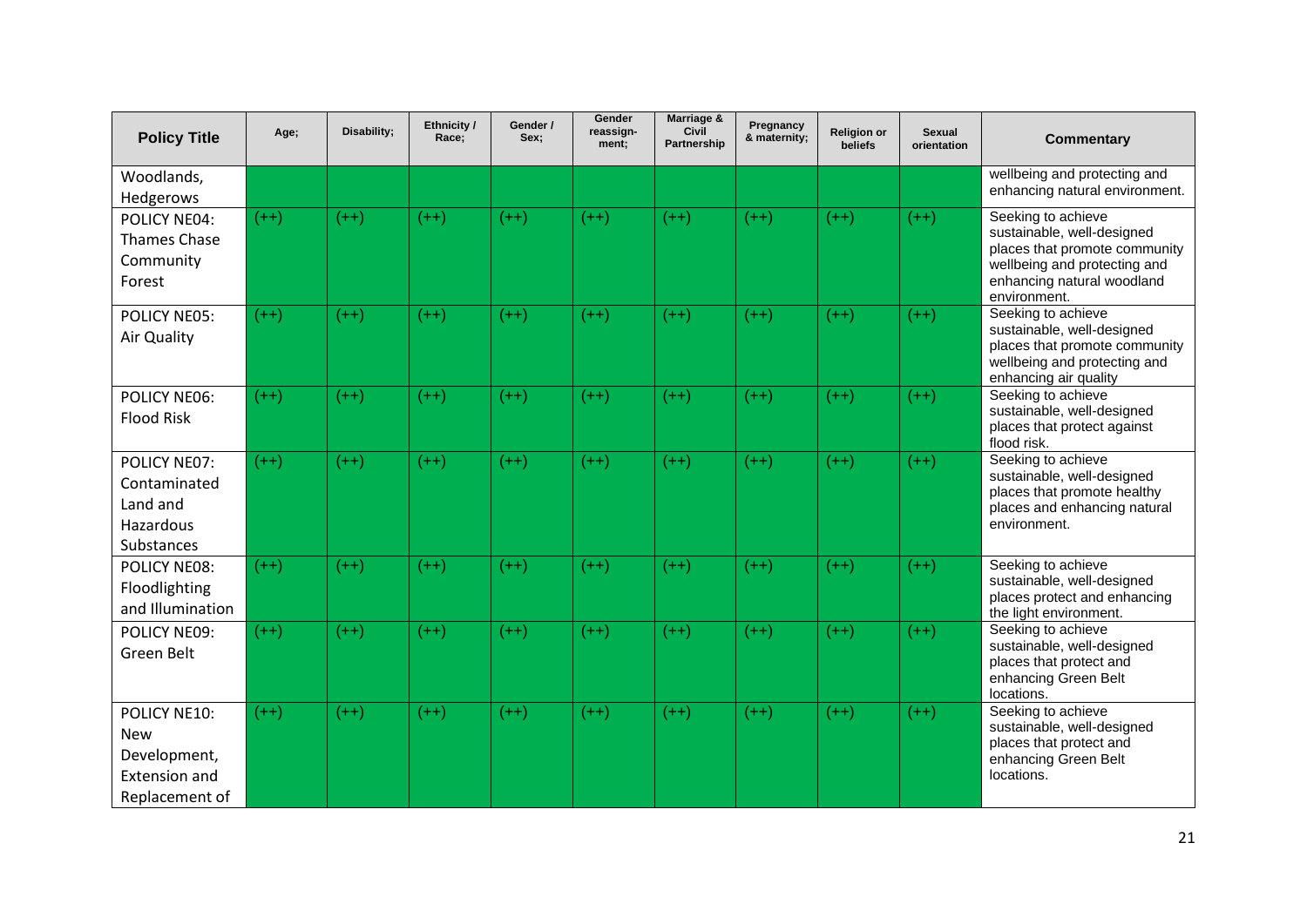| <b>Policy Title</b>              | Age;   | Disability; | Ethnicity /<br>Race: | Gender /<br>Sex: | Gender<br>reassign-<br>ment; | Marriage &<br><b>Civil</b><br><b>Partnership</b> | Pregnancy<br>& maternity; | <b>Religion or</b><br><b>beliefs</b> | <b>Sexual</b><br>orientation | <b>Commentary</b>                                     |
|----------------------------------|--------|-------------|----------------------|------------------|------------------------------|--------------------------------------------------|---------------------------|--------------------------------------|------------------------------|-------------------------------------------------------|
| <b>Buildings In</b>              |        |             |                      |                  |                              |                                                  |                           |                                      |                              |                                                       |
| Green Belt                       |        |             |                      |                  |                              |                                                  |                           |                                      |                              |                                                       |
| POLICY NE11:                     | $(++)$ | $(++)$      | $(++)$               | $(++)$           | $(++)$                       | $(++)$                                           | $(++)$                    | $(++)$                               | $(++)$                       | Seeking to achieve<br>sustainable, well-designed      |
| Established                      |        |             |                      |                  |                              |                                                  |                           |                                      |                              | places that protect and                               |
| Areas of                         |        |             |                      |                  |                              |                                                  |                           |                                      |                              | enhancing Green Belt                                  |
| Development                      |        |             |                      |                  |                              |                                                  |                           |                                      |                              | locations.                                            |
| and Structures                   |        |             |                      |                  |                              |                                                  |                           |                                      |                              |                                                       |
| In The Green<br><b>Belt</b>      |        |             |                      |                  |                              |                                                  |                           |                                      |                              |                                                       |
| POLICY NE12:                     | $(++)$ | $(++)$      | $(++)$               | $(++)$           | $(++)$                       | $(++)$                                           | $(++)$                    | $(++)$                               | $(++)$                       | Seeking to achieve                                    |
| Previously                       |        |             |                      |                  |                              |                                                  |                           |                                      |                              | sustainable, well-designed                            |
| Developed Land                   |        |             |                      |                  |                              |                                                  |                           |                                      |                              | places that protect and<br>enhancing Green Belt       |
| in Green Belt                    |        |             |                      |                  |                              |                                                  |                           |                                      |                              | locations.                                            |
| POLICY NE13:                     | $(++)$ | $(++)$      | $(++)$               | $(++)$           | $(++)$                       | $(++)$                                           | $(++)$                    | $(++)$                               | $(++)$                       | Seeking to achieve                                    |
| <b>Site Allocations</b>          |        |             |                      |                  |                              |                                                  |                           |                                      |                              | sustainable, well-designed<br>places that protect and |
| in Green Belt                    |        |             |                      |                  |                              |                                                  |                           |                                      |                              | enhancing Green Belt                                  |
|                                  |        |             |                      |                  |                              |                                                  |                           |                                      |                              | locations.                                            |
| POLICY NE14:                     | $(++)$ | $(++)$      | $(++)$               | $(++)$           | $(++)$                       | $(++)$                                           | $(++)$                    | $(++)$                               | $(++)$                       | Seeking to achieve<br>sustainable, well-designed      |
| Agricultural                     |        |             |                      |                  |                              |                                                  |                           |                                      |                              | places that protect and                               |
| Workers                          |        |             |                      |                  |                              |                                                  |                           |                                      |                              | enhancing Green Belt<br>locations.                    |
| <b>Dwellings</b><br>POLICY NE15: | $(++)$ | $(++)$      | $(++)$               | $(++)$           | $(++)$                       | $(++)$                                           | $(++)$                    | $(++)$                               | $(++)$                       | Seeking to achieve                                    |
| Re-Use and                       |        |             |                      |                  |                              |                                                  |                           |                                      |                              | sustainable, well-designed                            |
| Residential                      |        |             |                      |                  |                              |                                                  |                           |                                      |                              | places that protect and                               |
| Conversion of                    |        |             |                      |                  |                              |                                                  |                           |                                      |                              | enhancing Green Belt<br>locations.                    |
| <b>Rural Buildings</b>           |        |             |                      |                  |                              |                                                  |                           |                                      |                              |                                                       |
|                                  |        |             |                      |                  |                              |                                                  |                           |                                      |                              |                                                       |
|                                  |        |             |                      |                  |                              |                                                  |                           |                                      |                              |                                                       |
|                                  |        |             |                      |                  |                              |                                                  |                           |                                      |                              |                                                       |